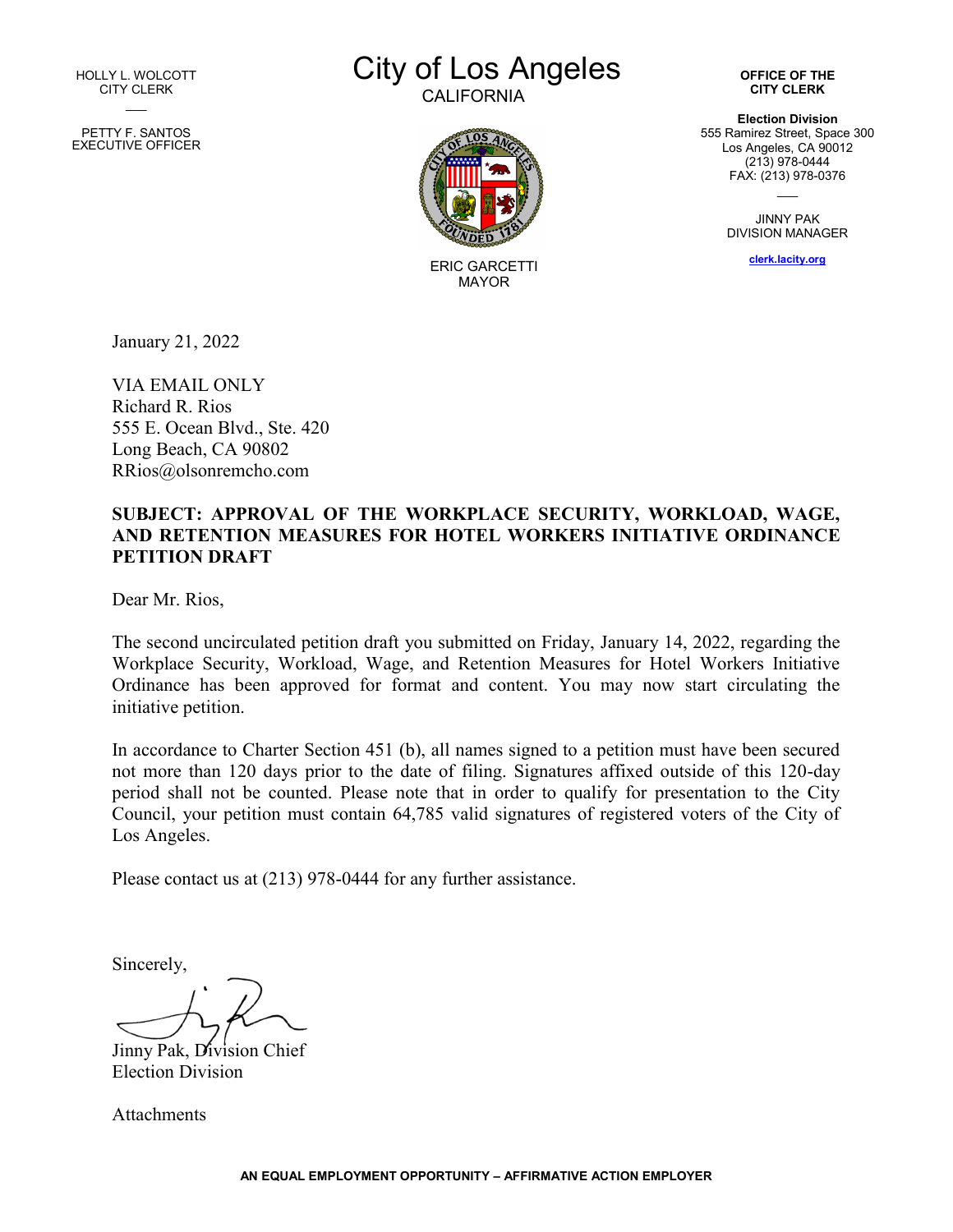# INITIATIVE MEASURE TO BE DIRECTLY SUBMITTED TO THE VOTERS

Committee of proponents, who are registered voters of the City of Los Angeles, sponsoring the petition: Sandra Pellecer Maria Bergara Claudia Velasquez Linda Lopez Guzman Lucy Mijangos

As required by the Charter, the City Attorney has prepared the following official petition title and official petition summary of the primary provisions of this initiative ordinance measure to be adopted by the City Council or submitted directly to the voters.

## WORKPLACE SECURITY, WORKLOAD, WAGE, AND RETENTION MEASURES FOR HOTEL WORKERS. INITIATIVE ORDINANCE.

The proposed ordinance would require hotels to supply workers with personal security devices and to afford certain protections to workers reporting violent or threatening conduct by hotel guests. The ordinance also would require hotels with 45 rooms or more to pay wage premiums when assigning workloads exceeding specified limits and to obtain written consent from workers who work more than 10 hours in a workday. Hotels demonstrating economic hardship would be able to obtain waivers from the above requirements. The ordinance would also expand the definition of "Hotel" in certain existing City ordinances to include transient occupancy residential structures and it would expand the scope of those ordinances regarding hotel workers: current worker retention rules for airport-area hotels would extend to hotels throughout the City with 50 or more rooms; and current minimum wage requirements for hotels with 150 or more rooms would extend to hotels with 60 or more rooms.

#### TEXT OF THE PROPOSED MEASURE:

The People of the City of Los Angeles do ordain as follows:

Section 1: A new Article 2 is added to Chapter XVIII of the Los Angeles Municipal Code, to read as follows:

#### **HOTEL WORKER PROTECTION ORDINANCE**

#### **Section 182.00 Purpose.**

Hotel workers who work by themselves in guest rooms are vulnerable to crimes and other threatening behavior, including sexual assault. Ensuring that hotel workers are equipped with personal security devices and supported in their ability to report criminal and threatening behavior to the proper authorities will promote their personal safety from criminal threat and improve public safety overall.

Hotel employees who clean guest rooms are also frequently assigned overly burdensome room cleaning quotas, and can be disciplined for failing to meet these quotas. Overly burdensome room cleaning quotas undermine the public interest in ensuring that hotel room cleaners can perform their work in a manner that adequately protects public health. Such cleaning requirements also interfere with hotel employees' ability to meet family, community, and personal obligations. This article includes provisions to assure that workers receive fair compensation through a wage premium when their workload assignments exceed defined limits. Ensuring that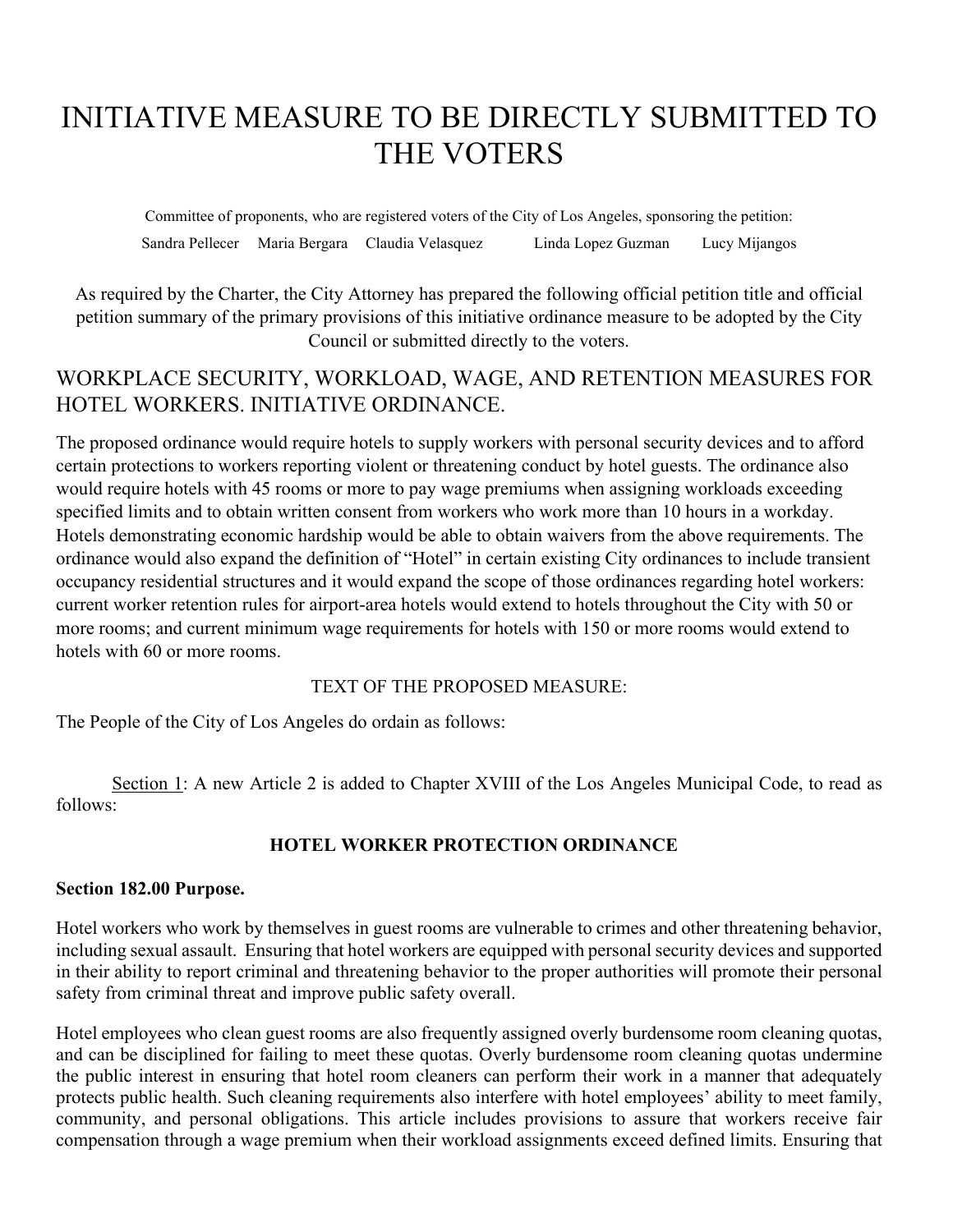hotel workers receive fair compensation for their work assignments will promote the public interest and enable hotel workers to receive fair pay for honest work.

Hotel employees are also frequently assigned unexpected and mandatory overtime, which limits hotel employees' ability to meet family and personal commitments and interferes with their ability to schedule in advance for those commitments. This article prohibits hotel employers from assigning an employee overtime work when their shifts exceed 10 hours in a day without obtaining the worker's informed consent, except in emergencies.

#### **Section 182.01 Definitions.**

The following definitions shall apply to this article:

A. "Additional bed room" means a guest room with an additional bed or beds other than those regularly within the guest room, such as a cot or rollaway bed.

B. "Adverse employment action" means an action that detrimentally and materially affects the terms, conditions, or privileges of employment, including but not limited to any act to discharge, reduce in compensation, reduce work hours, alter established work schedules, increase workload, impose fees or charges, or change duties of a hotel worker.

C. "Checkout room" means a guest room to be cleaned by a hotel worker due to the departure of the guest assigned to that room.

D. "City" means the City of Los Angeles.

E. "Division" shall mean the Office of Wage Standards of the Bureau of Contract Administration within the Department of Public Works.

F. "Emergency" means an immediate threat to public safety or of substantial risk of property loss or destruction.

G. "Guest" means a registered guest of a hotel, a person occupying a guest room with a registered guest, or a visitor invited to a guest room by a registered guest or other person occupying a guest room.

H. "Guest room" means any room, suite of rooms, dwelling unit, cottage, or bungalow intended to be used by a guest of a hotel for transient sleeping purposes.

I. "Hotel" means an establishment that provides temporary lodging for payment in the form of overnight accommodations in guest rooms to transient patrons for periods of thirty consecutive calendar days or less, and may provide additional services, such as conference and meeting rooms, restaurants, bars, or recreation facilities available to guests or to the general public. "Hotel" includes hotels, motor lodges, motels, apartment hotels, transient occupancy residential structures and extended-stay hotels that rent units (including units with kitchens) for fewer than thirty days, private residential clubs, tourist courts, and hostels that contain both dormitory-style accommodations and private guest rooms that may be reserved, meeting the definition set forth above. "Hotel" also includes any contracted, leased or sublet premises operated in conjunction with a hotel or that is used for the primary purpose of providing services at a hotel. Except as provided above, the term "Hotel" also does not include corporate housing, rooming houses, boarding houses, single-room occupancy housing, or licensed bed and breakfast establishments within a single-unit residence. "Hotel" does not include a Short-Term Rental, as defined in Municipal Code Section 12.22 A 32.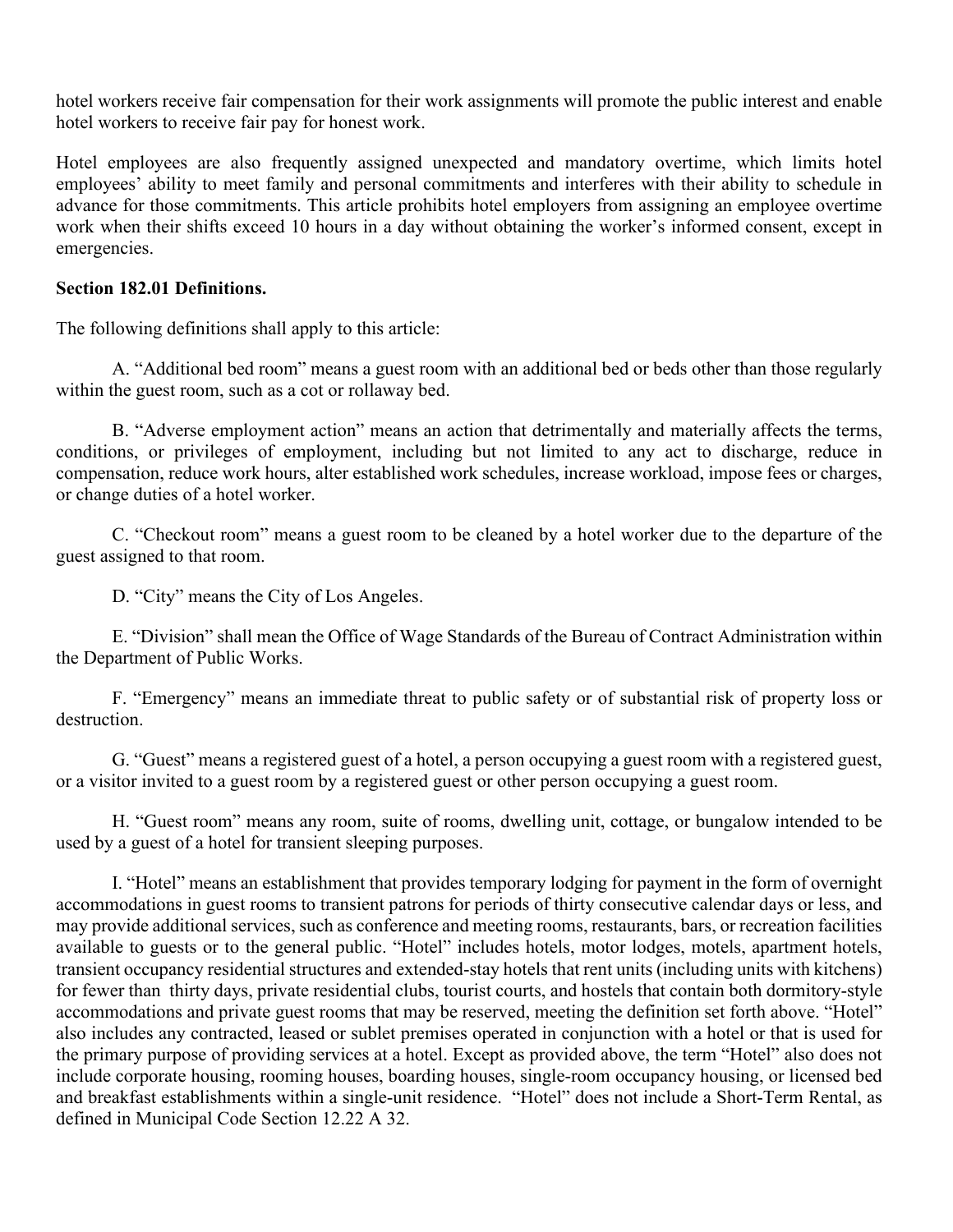J. "Hotel building" means a structure used as a hotel that contains one or more ground-floor public or guest entrances.

K. "Hotel employer" means any person who owns, controls, or operates a hotel in the City, and includes any person or contractor who, in a managerial, supervisory, or confidential capacity, employs hotel workers to provide services at a hotel in conjunction with the hotel's purpose.

L. "Hotel worker" means any person who is employed by a hotel employer to provide services at a hotel. "Hotel worker" does not include a managerial, supervisory or confidential employee.

M. "Personal security device" means a portable electronic emergency contact device, including but not limited to a panic button, that signals the hotel worker's location and that provides direct contact between a hotel worker and a hotel security guard or responsible manager or supervisor designated by a hotel employer to respond to violent or threatening conduct. A personal security device does not include a whistle, noise-maker, alarm bell, or similar device that does not provide direct contact between the hotel worker and the designated security officer.

N. "Room attendant" means a hotel worker whose principal duties are to clean and put in order guest rooms in a hotel.

O. "Room cleaning" means the performance of services or tasks that are required to maintain the cleanliness of a physical hotel room before, during, or after a guest's stay. Room cleaning does not include time spent maintaining or organizing inventory (e.g., mini-bar, toiletries, towels, linens) or time spent delivering such inventory to a guest room when not accompanied by other room cleaning tasks. Room cleaning does not include turndown service or tasks associated with preparing already-made beds for sleep when not accompanied by other room cleaning tasks. Room cleaning does not include preventative or as needed maintenance activities such as repair, replacement, and general maintenance of appliances, electronics, furniture, doors, windows, carpets, walls, plumbing, and other fixtures.

P. "Special-attention room" means a checkout room or a guest room for which the occupant declined daily room cleaning on the immediately preceding day.

Q. "Violent or threatening conduct" means: (1) any conduct that involves the use of physical violence or that would reasonably be interpreted as conveying a threat of the use of physical violence, and includes but is not limited to rape, assault (including sexual assault), and battery (including sexual battery), as defined by the California Penal Code, as well as any threat or attempt to commit such an act; or (2) any sexual conduct, or solicitation to engage in sexual conduct, directed by a guest at a hotel worker without the consent of the hotel worker and includes, but is not limited to, indecent exposure as defined by the California Penal Code.

R. "Workday" means any consecutive 24-hour period commencing at the same time each calendar day.

#### **Section 182.02. Measures to protect hotel workers from violent or threatening conduct.**

#### **A. Personal security devices.**

1. A hotel employer shall provide a personal security device to each hotel worker assigned to work in a guest room or restroom facility where other hotel workers are not assigned to be present. The personal security device shall be provided at no cost to the hotel worker and shall be maintained in good working order by the hotel employer.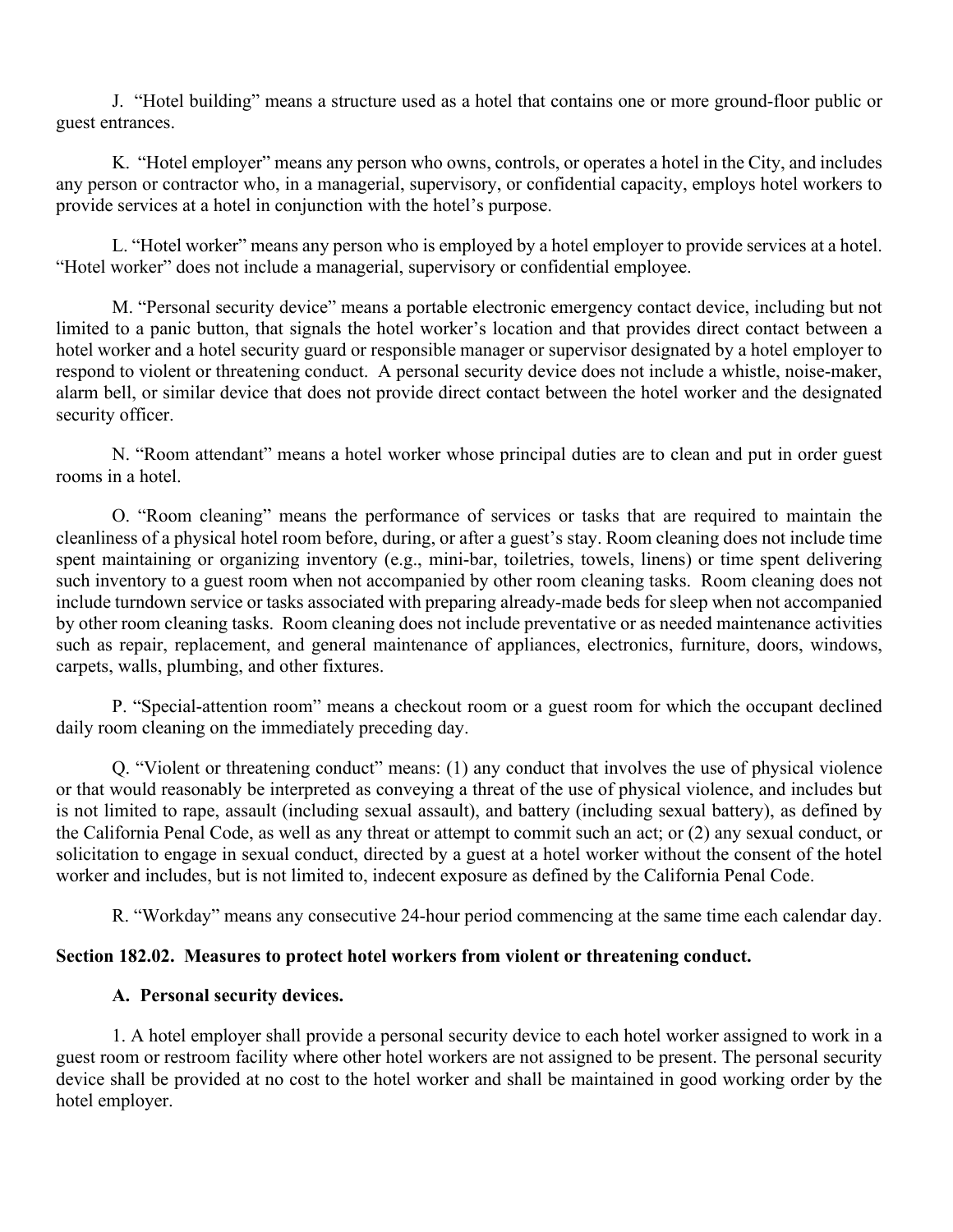2. A hotel worker may activate a personal security device whenever a hotel worker reasonably believes that violent or threatening conduct or an emergency is occurring in the hotel worker's presence. Immediately prior to or upon activating the device, the hotel worker may cease work and leave the immediate area of danger to await assistance. No hotel worker shall be subject to an adverse employment action for activating a personal security device or for ceasing work to await assistance absent clear and convincing evidence that the hotel worker knowingly and intentionally made a false claim of emergency.

3. A hotel employer shall at all times have a designated and assigned security guard who can receive alerts from personal security devices and can provide immediate on-scene assistance in the event that a personal security device is activated. Hotels with fewer than 60 guest rooms may utilize a hotel supervisor or manager to fulfill the requirement of this subsection. If a hotel employer designates a manager or supervisory hotel staff member pursuant to this subsection, the hotel employer shall provide no fewer than three (3) hours of training to the manager or supervisory hotel staff member on (a) the requirements of this article; (b) instruction on the proper functioning and maintenance of the hotel's personal security devices; and (c) the protocols for responding to an activated personal security device. Such training shall be conducted at least annually, and the hotel employer shall maintain accurate records demonstrating attendance at such trainings.

**B. Hotel workers' rights.** A hotel worker who brings to the attention of a hotel employer violent or threatening conduct by a hotel guest shall be afforded the following rights:

1. A hotel employer shall immediately allow a hotel worker sufficient paid time to report the violent or threatening conduct to a law enforcement agency and to consult with a counselor or advisor of the hotel worker's choice.

2. A hotel employer shall not prevent, or attempt to prevent, a hotel worker from reporting violent or threatening conduct to a law enforcement agency.

3. A hotel employer shall not take or threaten to take any adverse employment action against a hotel worker based on the hotel worker's decision not to report violent or threatening conduct to a law enforcement agency.

4. Upon request by a hotel worker, a hotel employer shall provide reasonable accommodations to a hotel worker who has been subjected to violent or threatening conduct. Reasonable accommodations may include, but are not limited to, a modified work schedule, reassignment to a vacant position, or other reasonable adjustment to job structure, workplace facility, or work requirements.

**C. Notice.** A hotel employer shall place on the back of the entrance door to each guest room and restroom facility in a hotel a sign written in a font size of no less than 18 points, that includes the heading "The Law Protects Hotel Workers From Threatening Behavior," provides a citation to this article of the City of Los Angeles Municipal Code, and notifies guests that the hotel employer provides personal security devices to its employees.

**D. Training.** A hotel employer shall provide annual training to its hotel workers regarding how to use and maintain a personal security device, the hotel employer's protocol for responding to activation of a personal security device, and the rights of hotel workers and obligations of the hotel employer as set forth in this section. Such training shall be provided to hotel workers by the later of thirty days after the effective date of this article or within one month of the hotel worker's date of hire. For hotels having 60 or more guest rooms, hotel employer shall provide the training in each language spoken as the primary language of at least 10% of the hotel's workforce. The hotel employer shall maintain accurate records demonstrating attendance at such trainings.

#### **Section 182.03. Measures to provide fair compensation for workload.**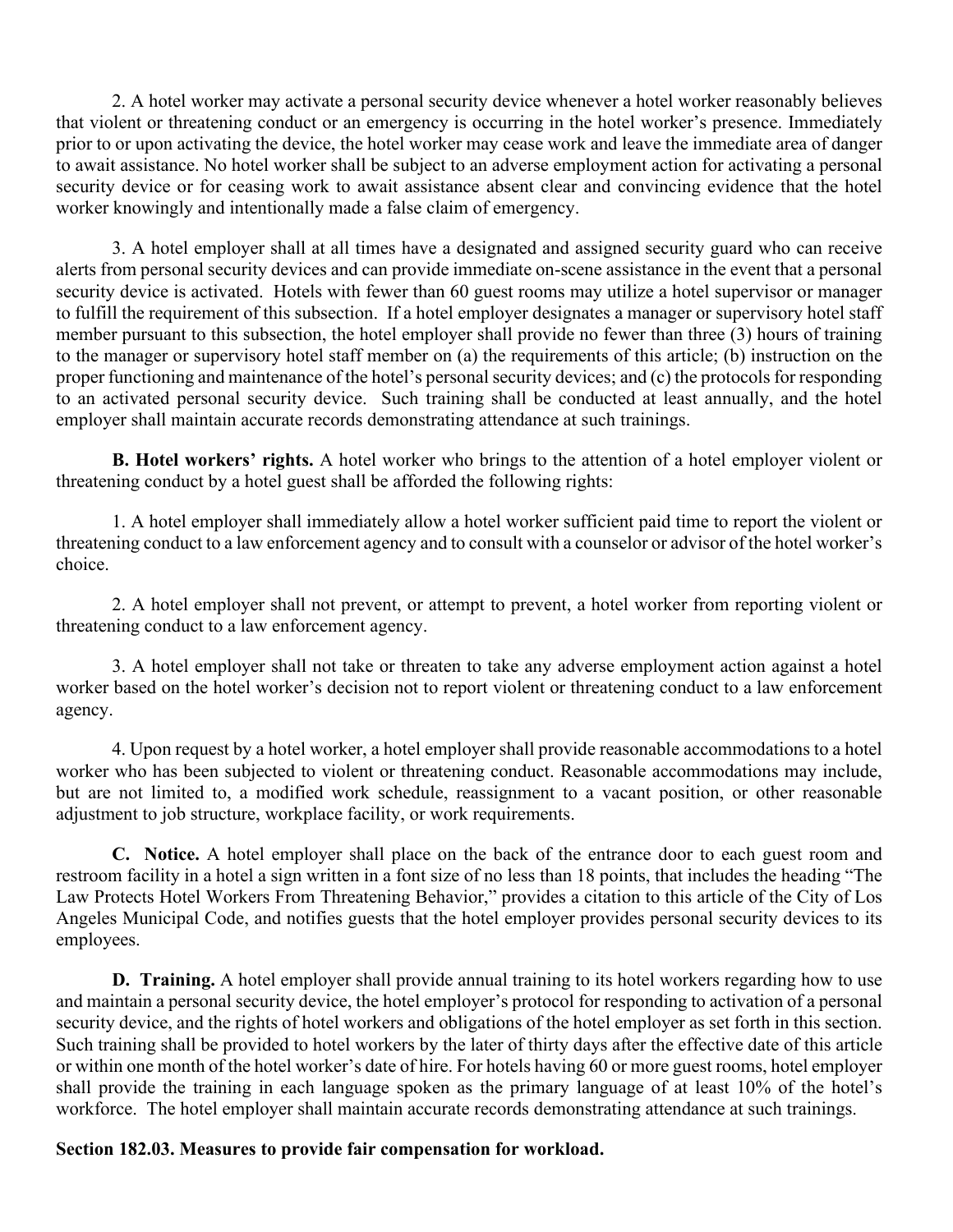**A. Workload limitation.** For hotels with at least 45 guest rooms but fewer than 60 guest rooms, a hotel employer shall not require a room attendant to perform room cleaning amounting to a total of more than 4,000 square feet of floor space in any eight-hour workday, unless the hotel employer pays the room attendant twice the room attendant's regular rate of pay for each and every hour worked during the workday. For hotels with 60 or more guest rooms, a hotel employer shall not require a room attendant to perform room cleaning amounting to a total of more than 3,500 square feet of floor space in any eight-hour workday, unless the hotel employer pays the room attendant twice the room attendant's regular rate of pay for each and every hour worked during the workday. If a room attendant during a workday is assigned to clean any combination of six or more special-attention rooms or additional-bed rooms, the total workload limitation under this section shall be reduced by 500 square feet for each such special-attention room or additional-bed room over five. If a room attendant is required to clean floor space in more than one hotel building during a workday, the total workload limitation under this subsection shall be reduced by 500 square feet for each additional hotel building. If a room attendant is required to clean floor space on more than two floors of a hotel building, the total workload limitation under this subsection shall be reduced by 500 square feet for each additional floor. The limitations contained in this section apply to any combination of spaces, including guest rooms, meeting rooms, and other rooms within the hotel, and apply regardless of the furniture, equipment, or amenities in such rooms. The hotel employer shall state the actual square footage of each room in any written assignment of rooms that it provides to room attendants.

**B. Workload proration.** The maximum floor space set forth in subsection (a) shall be reduced on a prorated basis if a room attendant works less than eight hours in a workday, or is assigned to perform room cleaning for less than eight hours in a workday, and shall be increased on a prorated basis for each hour of overtime that a room attendant works in excess of eight hours in a workday, and shall be calculated on a prorated basis by room attendant if a room attendant is assigned to clean rooms jointly with one or more other room attendants.

**C. Voluntary overtime.** A hotel employer shall not require or permit a hotel worker to work more than 10 hours in a workday unless the hotel worker consents in writing to do so. A hotel worker's consent shall not be valid unless the hotel employer has advised the hotel worker in writing prior to the hotel worker's consent that the hotel worker may decline to work more than 10 hours in a workday and that the hotel employer will not subject the hotel worker to any adverse employment action for declining to work more than 10 hours in a workday. This subsection shall not apply in the event of an emergency.

**D. Daily Room Sanitizing and Cleaning.** A hotel shall not implement any program or policy whereby guest rooms are not sanitized and cleaned after each and every night that they are occupied, including a program under which guests receive a financial incentive to not have their guest room cleaned on a daily basis. This subsection does not prevent a hotel from continuing, modifying or establishing a sustainable environmental program, such as a "green program," under which guests are encouraged to re-use linens, bath towels or similar items, nor does it require a hotel to have any guest room cleaned when the occupant has opted-out of such service without solicitation by the hotel or when the occupant informs the hotel that they do not wish to be disturbed.

**E. Preservation of records.** Each hotel employer shall maintain for at least three years a record of each room attendant's name, rate of pay, pay received, identification of rooms cleaned, actual square footage of each room cleaned, number of special-attention rooms, number of additional hotel buildings, number of additional bed rooms, and total square footage cleaned for each workday, overtime hours worked for each workday, and any written consents provided pursuant to subsection (C) above. A hotel employer shall make these records available for inspection and copying to any hotel worker or hotel worker's designated representative, except that the names and other personally identifying information of individual hotel workers shall be redacted except to the extent that the records identify the hotel worker who is making the request. A hotel employer shall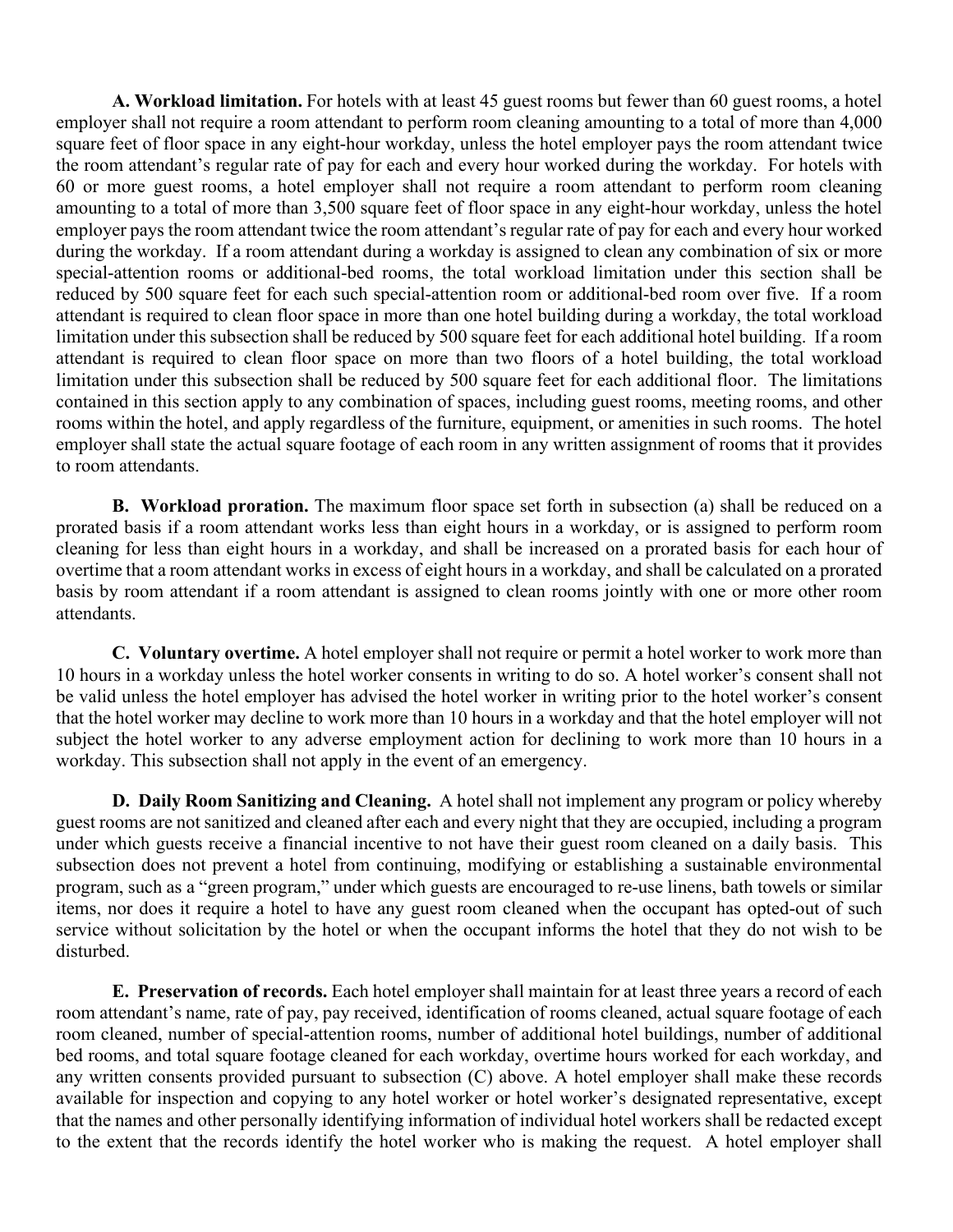maintain an accurate record of the square footage of each room that room attendants are assigned to clean, a copy of which shall be provided to any hotel worker who requests such record.

#### **Section 182.04. Exemption; Limited waiver for certain hotel employers.**

**A. Exemption.** The requirements of Section 182.03 shall not apply to a hotel fewer than 45 guest rooms.

**B. Waiver application.** The Division shall grant a waiver from the requirements of this article to any hotel employer who demonstrates that compliance with this article would require the hotel employer, in order to avoid bankruptcy or a shutdown of the hotel employer's hotel, to reduce its workforce by more than 20 percent or curtail its hotel workers' total hours by more than 30 percent. The Division shall grant such a waiver only after reviewing a hotel employer's financial condition at the hotel employer's expense. A waiver granted under this section shall be valid for no more than one year. A determination by the Division to grant or deny a request for waiver under this section may be appealed to a hearing examiner in accordance with established city practices for hearing examiner review.

**C. Notice of waiver application.** Prior to submitting a waiver application pursuant to this section, a hotel employer shall provide written notice of the waiver application to all hotel workers employed by the hotel employer. Within three days of receiving a waiver determination from the Division under this section, a hotel employer shall provide written notice of the determination to all hotel workers employed by the hotel employer.

#### **Section 182.05. Notice.**

A hotel employer shall provide written notice of the hotel workers' rights set forth in this article to each hotel worker at the time of hire or within 30 days of the effective date of this Article, whichever is later. Such written notice shall be provided in English, Spanish, and any other language known by the hotel employer to be spoken by ten percent or more of the hotel workers employed by the hotel employer.

#### **Section 182.06. Retaliatory action prohibited.**

No person shall discharge, reduce in compensation, take adverse action against, or otherwise discriminate against any hotel worker for opposing any practice proscribed by this article, for participating in proceedings related to this article, for seeking to enforce their rights under this article by any lawful means, or for otherwise asserting rights under this article. A hotel employer taking any adverse action against any hotel worker who is known to have engaged in any of the foregoing activities within one year preceding the adverse action shall provide to the hotel worker at or before the time of the adverse action a detailed written statement of the reason or reasons for the discharge or other adverse action, including all the facts claimed to substantiate the reason or reasons.

#### **Section 182.07. Administrative regulations.**

The Division is authorized to adopt administrative regulations that are consistent with and in furtherance of the provisions of this article. Violations of the administrative regulations adopted pursuant to this section shall constitute violations of this article and shall subject the violator to the penalties set forth in this article.

#### **Section 182.08. Joint Civil Liability.**

A hotel employer that contracts with another person, including, without limitation, another hotel employer, a temporary staffing agency, employee leasing agency or professional employer organization, to obtain the services of hotel employees shall share all civil legal responsibility and civil liability for violations of this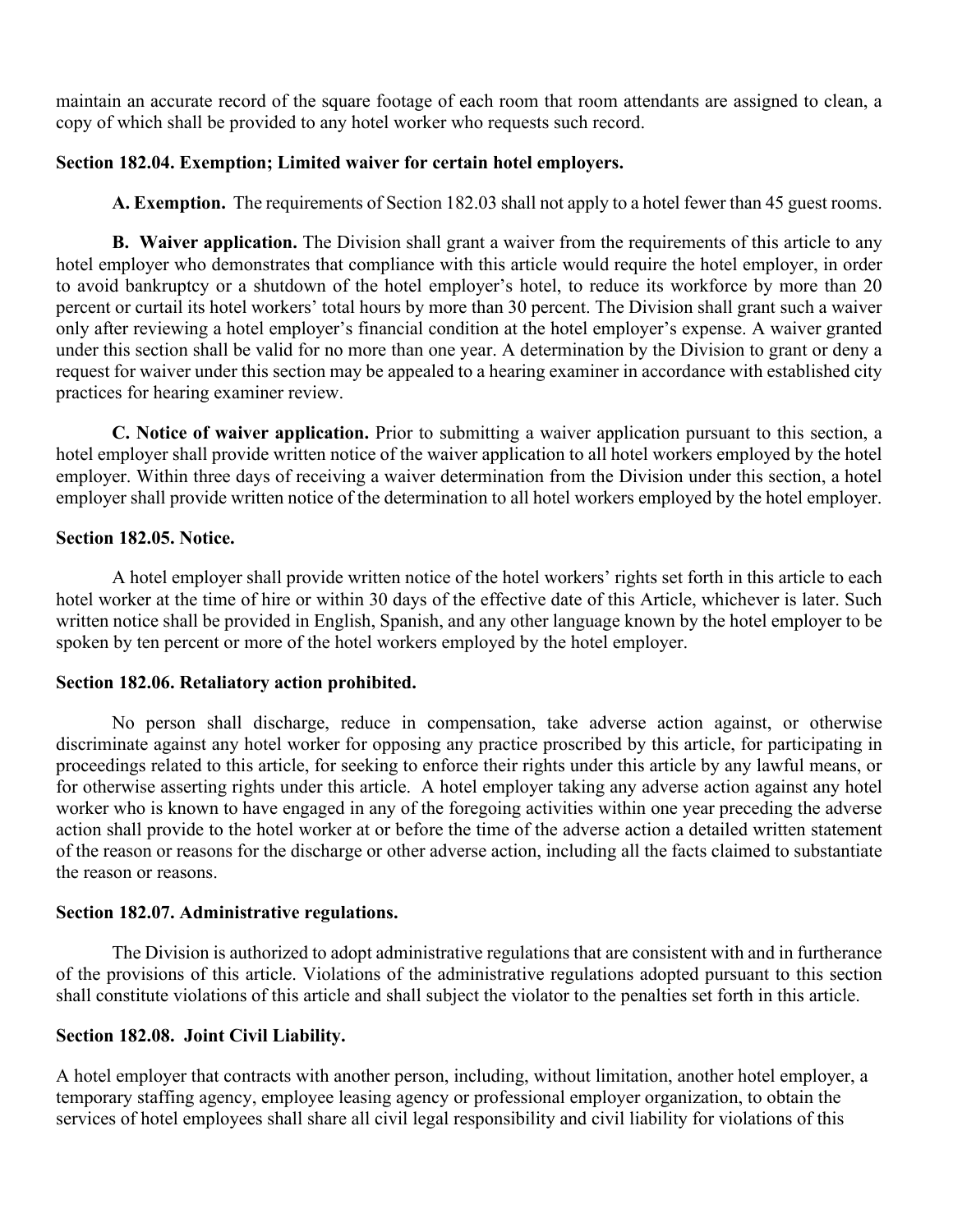Article by that person for hotel workers performing work pursuant to the contract. For the purposes of this subsection, the term "person" shall not include:

(1) A *bona fide* nonprofit organization that provides services to workers;

 (2) A *bona fide* labor organization, as defined in 29 U.S.C. §152, or an apprenticeship program, training program, or hiring hall operated pursuant to a labor-management agreement.

#### **Section 182.09. Supersession by collective bargaining agreement.**

The provisions of section 182.03, or any part thereof, may be waived pursuant to a bona fide collective bargaining agreement, but only if the waiver is expressly set forth in clear and unambiguous written terms. Neither party to a collective bargaining relationship may waive or supersede any provision of this article by means of unilaterally imposed terms and conditions of employment.

#### **Section 182.10. Civil remedies.**

**A. Civil action.** The City or any aggrieved person may enforce the provisions of this article by means of a civil action.

**B. Injunction.** Any person who commits an act, proposes to commit an act, or engages in any pattern or practice that violates this article may be enjoined therefrom by a court of competent jurisdiction. An action for injunction under this subsection may be brought by any aggrieved person, by the City Attorney, or by any person or entity who will fairly and adequately represent the interests of an aggrieved person or persons.

**C. Damages and penalties.** Any person who violates the provisions of this article is liable for any actual damages suffered by any aggrieved person and for statutory damages of \$100 per aggrieved person per day, except that statutory damages for failure to maintain or provide records shall not exceed \$1,000 per day for all affected hotel workers. For willful violations, the amount of monies and penalties to be paid under this subsection shall be trebled.

**D. Attorneys' fees and costs.** In a civil action brought under this section, the court shall award the prevailing plaintiff reasonable attorneys' fees and costs, including expert witness fees.

**E. Cumulative remedies.** The remedies set forth in this article are cumulative. Nothing in this article shall be interpreted as restricting, precluding, or otherwise limiting a separate or concurrent criminal prosecution under this Code or State law.

**F. No criminal penalties.** Notwithstanding any provision of this Code or any other ordinance to the contrary, no criminal penalties shall attach for violation of this article.

**G. Coexistence with other available relief for deprivations of protected rights.** This article shall not be construed to limit an aggrieved person's right to bring legal action for violation of any other federal, state, or local law.

Section 2: Article 3 of Chapter XVIII of the City of Los Angeles Municipal Code is amended as follows:

A. Section 183.00 of Article 3, Chapter XVIII is amended to read as follows (with stricken language marked with strikethrough, and additional language marked in underline):

#### **SEC. 183.00. PURPOSE.**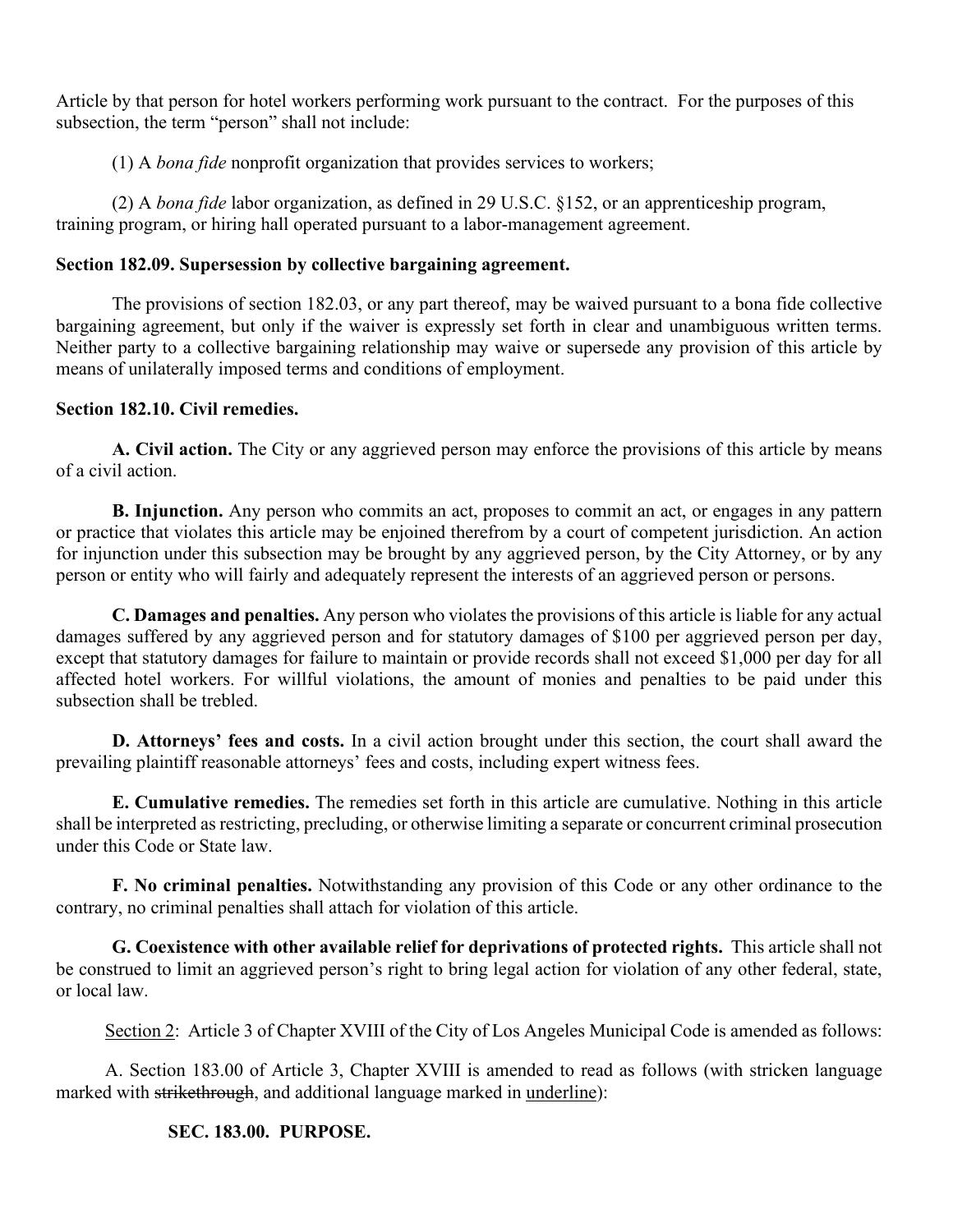The Los Angeles International Airport (LAX) is among the world's busiest airports, hosting millions of travelers every year. The City of Los Angeles is responsible for the maintenance and operation of LAX, and as a result of this support, the businesses in the area adjacent to LAX reap significant economic benefits. In particular, the hotels in the LAX area enjoy the highest occupancy rate of all Los Angeles hotels due to their proximity to the airport.

Past business practices at Los Angeles hotels have resulted in mass layoffs of hotel workers. Historically, when corporate ownership or management of a hotel changes, the new operator closes the hotel for renovations and reopens with a new workforce; very few, if any, of the former hotel's employees are retained, and hundreds of workers are displaced. While this practice has become less common most areas in Los Angeles, it nonetheless occurred at an LAXarea hotel during the transfer of the LAX Wyndham to Pacifica Host Hotels. The Wyndham was reopened as the current LAX Radisson, and virtually none of the Wyndham workers were retained to continue performing basic services that are common at every hotel.

A transitional retention period upon change of ownership, control, or operation of hotels ensures employment stabilization for a segment of the community. It also alleviates the demands for social services provided by the City and other local governments due to any worker displacement and resulting unemployment. Through this ordinance, the City seeks to maintain the welfare and stability of the LAX-area Los Angeles hotel workforce. Whereas the LAX-area Los Angeles hotels derive a distinct benefit from the City's world-class amenities and infrastructure their location near the airport, they have both the ability and responsibility to support the local workforce by engaging in fair employment practices.

B. Section 183.01(b) of Article 3, Chapter XVIII is amended to read as follows (with stricken language marked with strikethrough, and additional language marked in underline):

B. "**Change in Control**" means (1) any sale, assignment, transfer, contribution, or other disposition of all or substantially all of the assets used in the operation of a Hotel or a discrete portion of the Hotel that continues in operation as a Hotel; (2) any sale, assignment, transfer, contribution, or other disposition of a controlling interest (including by consolidation, merger, or reorganization) of an Incumbent Hotel Employer or any person who controls an Incumbent Hotel Employer; or (3) any other event or sequence of events (including a purchase, sale, lease, or termination of a management contract or lease) that causes the identity of the Incumbent Hotel Employer at a Hotel to change. For purposes of this Chapter, a Change in Control shall be defined to occur on the date of execution of the document effectuating the change in control. any sale, assignment, transfer, contribution, or other disposition of all or substantially all of the assets used in the operation of a Hotel or a discrete portion of the Hotel that continues in operation as a Hotel, or a controlling interest (including by consolidation, merger, or reorganization) of the Incumbent Hotel Employer or any Person who controls the Incumbent Hotel Employer (IHE Parent).

C. Section 183.01(D) of Article 3, Chapter XVIII is amended to read as follows (with stricken language marked with strikethrough, and additional language marked in underline):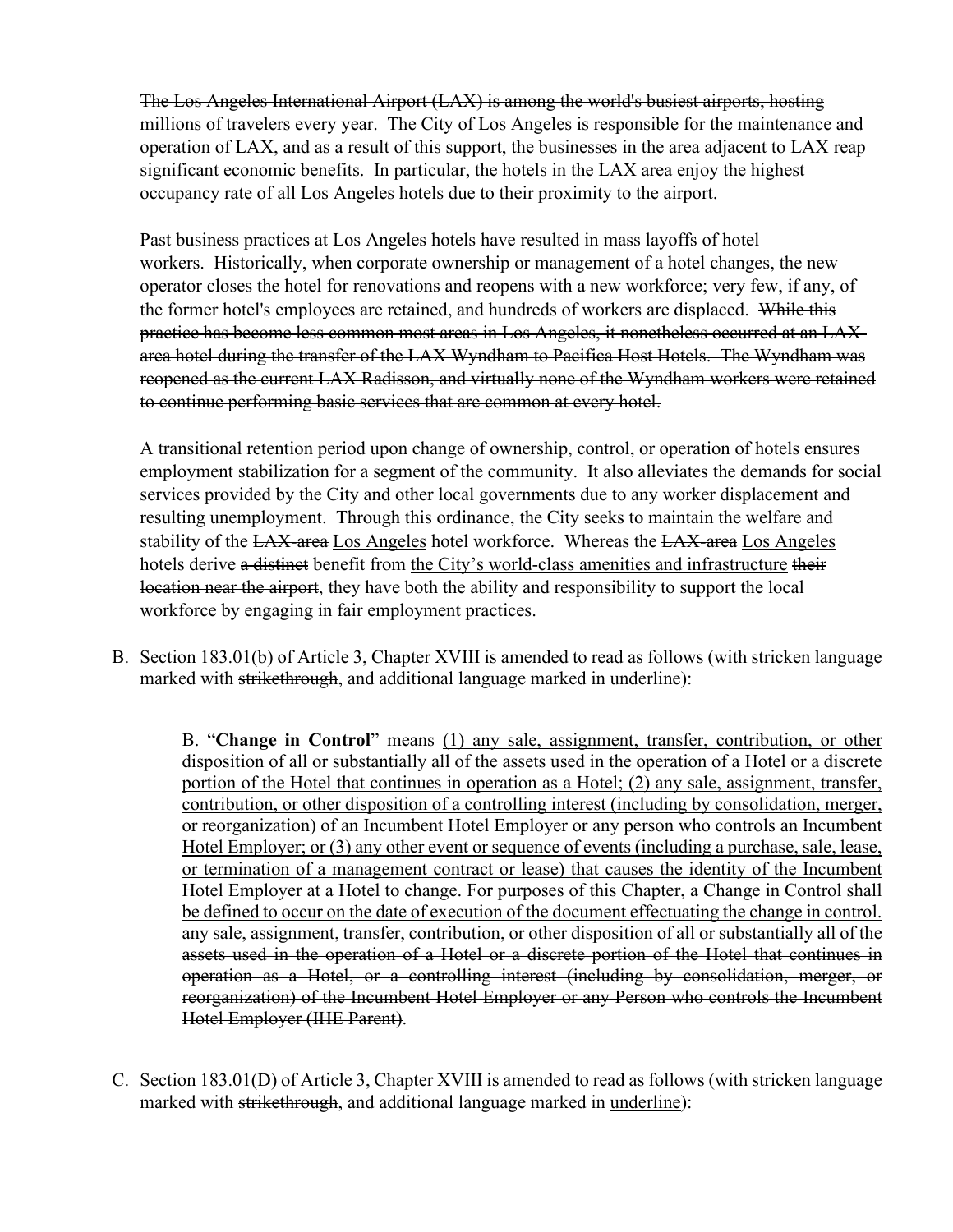D. "**Hotel**" means a residential building or transient occupancy residential structure located within the area designated by ordinance as the Gateway to LA (Century Corridor) Property Business Improvement District (Century Corridor PBID) that is designated or used for transient lodging and other related services for the public, and containing 50 or more guest rooms, or suites of rooms, or dwelling units that may be rented for periods of 30 days or fewer. "Hotel" also includes any contracted, leased, or sublet premises connected to or operated in conjunction with the building's purpose, or providing services at the building. "Hotel" does not include a Short-Term Rental, as defined in Municipal Code Section 12.22 A 32. If the Century Corridor PBID ceases to exist, the boundaries at the time of dissolution shall remain in effect for purposes of this article.

Section 3: Section 186.01(D) of Article 6, Chapter XVIII of the City of Los Angeles Municipal Code is amended to read as follows (with stricken language marked with strikethrough, and additional language marked in underline):

> D. "**Hotel**" means a residential building or transient occupancy residential structure that is designated or used for lodging and other related services for the public, and containing  $150,60$ or more guest rooms, or suites of rooms (adjoining rooms do not constitute a suite of rooms), or dwelling units that may be rented for periods of 30 days or fewer. "**Hotel**" also includes any contracted, leased or sublet premises connected to or operated in conjunction with the building's purpose, or providing services at the building. "Hotel" does not include a Short-Term Rental, as defined in Municipal Code Section 12.22 A 32. The number of guest rooms, or suites of rooms, or dwelling units shall be calculated based on the room count on the opening of the Hotel or on December 31, 2012, whichever is greater. "**Hotel**" also includes all AHEZ Hotels.

Section 4: If any section, subsection, sentence, clause, phrase, or application of this Ordinance is for any reason held to be invalid or unconstitutional by a decision of any court of competent jurisdiction, such decision shall not affect the validity of the remaining portions or applications of this Ordinance. The People hereby declare that they would have passed this Ordinance and each and every section, subsection, sentence, clause, or phrase not declared invalid or unconstitutional without regard to whether any portion of the ordinance would be subsequently declared invalid or unconstitutional.

\* \* \* \* \* \* \* \* \*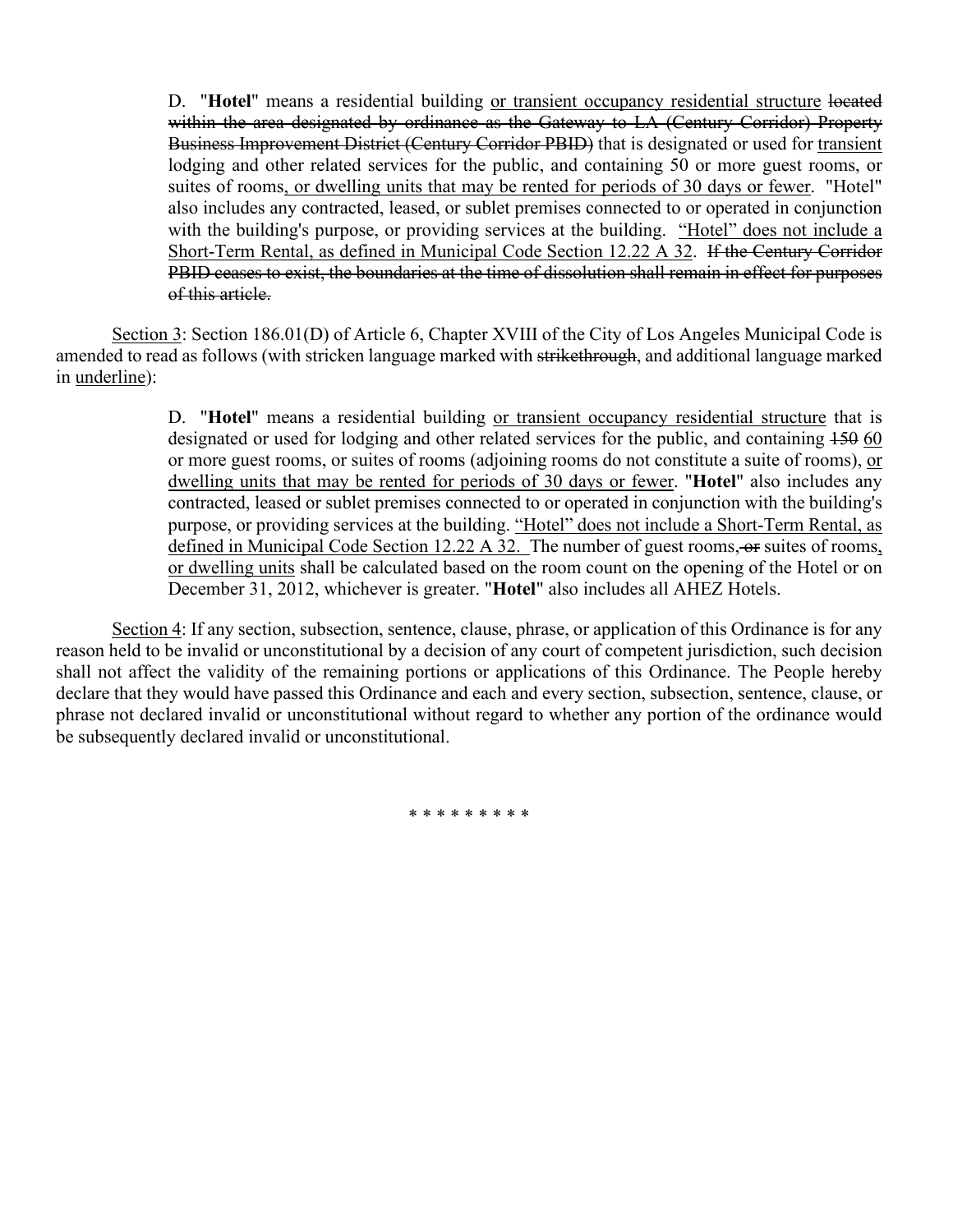# INICIATIVA DE MEDIDA QUE DEBE PRESENTARSE DIRECTAMENTE A LOS VOTANTES

Comité de proponentes, quienes son votantes registrados de la Ciudad de Los Ángeles, que patrocina la petición:

Sandra Pellecer Maria Bergara Claudia Velasquez Linda Lopez Guzman Lucy Mijangos

Como lo requiere la Carta Constitutiva, el Abogado Municipal ha preparado el siguiente título oficial de la petición y el resumen oficial de la petición de las principales disposiciones de esta iniciativa de medida de ordenanza para ser adoptada por el Concejo Municipal o presentada directamente a los votantes.

#### MEDIDAS DE SEGURIDAD EN EL LUGAR DE TRABAJO, CARGA DE TRABAJO, SALARIO Y RETENCIÓN PARA LOS TRABAJADORES DE HOTELES. INICIATIVA DE ORDENANZA.

La ordenanza propuesta requeriría que los hoteles proporcionen a los trabajadores aparatos personales de seguridad y ofrezcan ciertas protecciones a los trabajadores que denuncien conductas violentas o amenazantes por parte de los huéspedes del hotel. La ordenanza también requeriría que los hoteles con 45 habitaciones o más paguen primas salariales cuando asignen cargas de trabajo que excedan los límites especificados y obtengan el consentimiento por escrito de los trabajadores que trabajan más de 10 horas en una jornada laboral. Los hotels que demuestren dificultades económicas podrán obtener excepciones de los requisitos anteriores. La ordenanza también extendería la definición de "Hotel" en ciertas ordenanzas de la ciudad existentes para incluir estructuras residenciales de ocupación transitoria y extendería el alcance de esas ordenanzas con respecto a los trabajadores del hotel: las reglas actuales de retención de trabajadores para los hoteles del área del aeropuerto se extenderían a los hoteles en toda la Ciudad con 50 o más habitaciones; y los requisitos actuales de salario mínimo para hoteles con 150 o más habitaciones se extenderían a los hoteles con 60 o más habitaciones.

#### TEXTO DE LA MEDIDA PROPUESTA:

El Pueblo de la Ciudad de Los Ángeles ordena lo siguiente:

Sección 1: Un nuevo Artículo 2 se agrega al Capítulo XVIII del Código Municipal de Los Ángeles, que dice lo siguiente:

### **ORDENANZA DE PROTECCIÓN DEL TRABAJADOR DE HOTELES**

#### **Sección 182.00 Propósito.**

Los trabajadores de hoteles que trabajan solos en las habitaciones de los huéspedes son vulnerables a delitos y otras conductas amenazantes, incluso la agresión sexual. Garantizar que los trabajadores del hotel están equipados con dispositivos de seguridad personal y respaldados en su capacidad para denunciar comportamientos delictivos y amenazantes a las autoridades correspondientes promoverá su seguridad personal frente a amenazas criminales y mejorará la seguridad pública en general.

A los empleados de hoteles que limpian las habitaciones de los huéspedes también se les asignan con frecuencia cuotas de limpieza de habitaciones excesivamente pesadas, y pueden ser disciplinados por no cumplir con estas cuotas. Las cuotas de limpieza de habitaciones que son demasiado pesadas quebrantan el interés público de garantizar que los limpiadores de habitaciones de hotel puedan realizar su trabajo de una manera que proteja adecuadamente la salud pública. Estos requisitos de limpieza también interfieren con la capacidad de los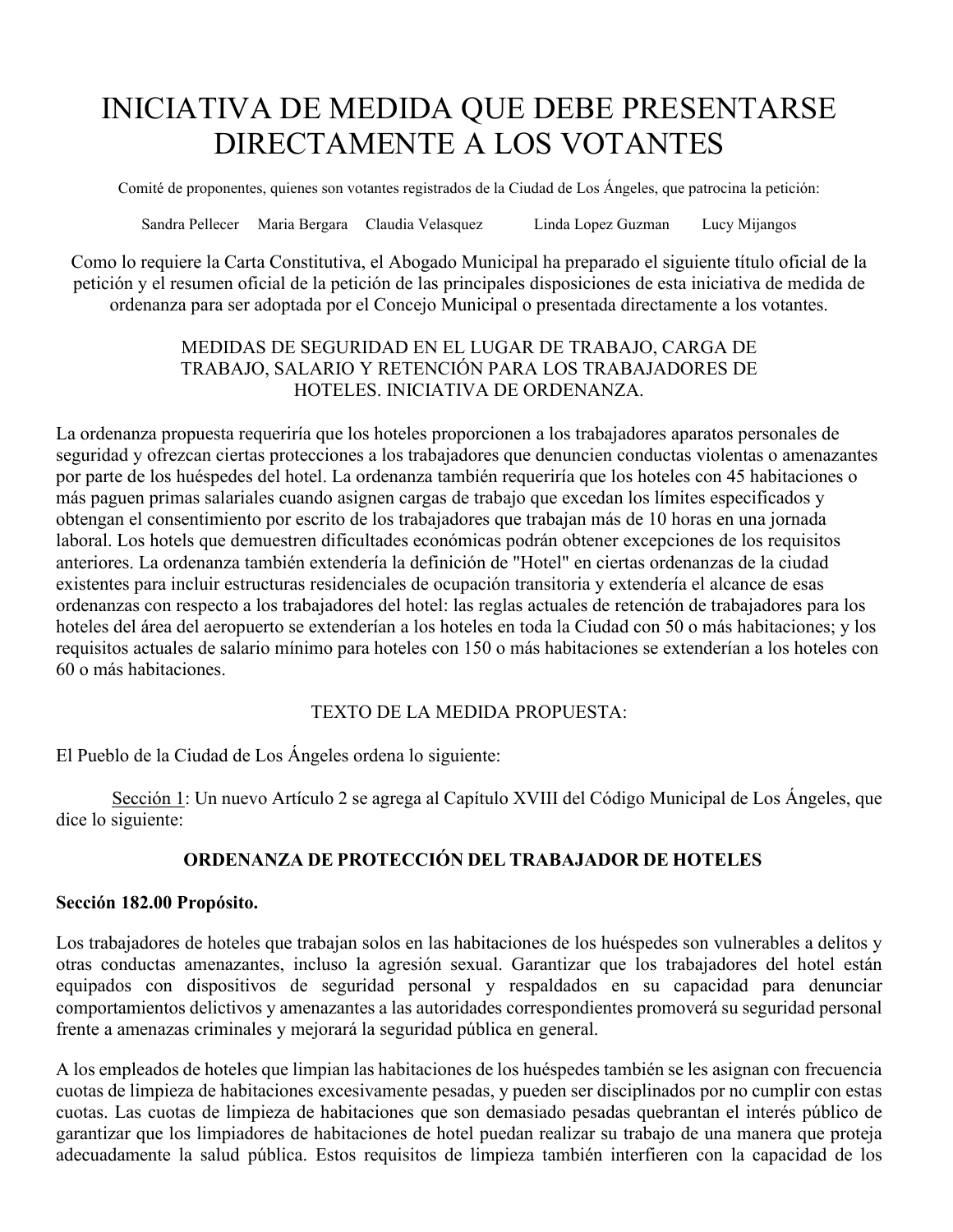empleados del hotel para cumplir con las obligaciones familiares, comunitarias y personales. Este artículo incluye disposiciones para asegurar que los trabajadores reciban una compensación justa a través de una prima salarial cuando sus asignaciones de carga de trabajo excedan los límites definidos. Asegurar que los trabajadores del hotel reciban una compensación justa por sus asignaciones laborales promoverá el interés público y permitirá que los trabajadores del hotel reciban un pago justo por un trabajo honesto.

A los empleados de hoteles también se les asigna con frecuencia horas extras inesperadas y obligatorias, lo que limita la capacidad de los empleados del hotel para cumplir con los compromisos familiares y personales e interfiere con su capacidad para programar con anticipación esos compromisos. Este artículo prohíbe a los empleadores de hoteles asignar tiempo extra a un empleado cuando sus turnos excedan las 10 horas en un día sin obtener el consentimiento informado del trabajador, excepto en casos de emergencia.

#### **Sección 182.01 Definiciones.**

Las siguientes definiciones se aplicarán a este artículo:

A. "Habitación con cama adicional" significa una habitación con una cama o camas adicionales que no sean las habituales dentro de la habitación, como una cuna o una cama plegable.

B. "Acción laboral adversa" significa una acción que afecta de manera perjudicial y material los términos, condiciones o privilegios del empleo, que incluye, entre otros, pero no está limitada a cualquier acto para despedir, reducir la compensación, reducir las horas de trabajo, alterar los horarios de trabajo establecidos, aumentar la carga de trabajo, imponer tarifas o cargos, o cambiar las funciones de un trabajador del hotel.

C. "Habitación de salida" significa una habitación de huéspedes que un empleado del hotel debe limpiar debido a la partida del huésped asignado a esa habitación.

D. "Ciudad" significa la Ciudad de Los Ángeles.

E. "División" significa la Oficina de Normas Salariales de la Oficina de Administración de Contratos dentro del Departamento de Obras Públicas.

F. "Emergencia" significa una amenaza inmediata a la seguridad pública o un riesgo sustancial de pérdida o destrucción de propiedad.

G. "Huésped" significa un huésped registrado de un hotel, una persona que ocupa una habitación con un huésped registrado o un visitante invitado a una habitación por un huésped registrado u otra persona que ocupe una habitación.

H. "Habitación para huéspedes" significa cualquier habitación, conjunto de habitaciones, unidad de vivienda, cabaña o bungalow destinado a ser utilizado por un huésped de un hotel con el propósito de dormir temporalmente.

I. "Hotel" significa un establecimiento que proporciona alojamiento temporal por pago en la forma de alojamiento durante la noche en habitaciones para huéspedes transitorios por períodos de treinta días calendario consecutivos o menos, y puede brindar servicios adicionales, como salones de conferencias y reuniones, restaurantes, bares o instalaciones recreativas a disposición de los huéspedes o del público en general. "Hotel" incluyendo hoteles, casas de campo, moteles, hoteles de apartamentos, estructuras residenciales de ocupación transitoria y hoteles para estadías prolongadas que alquilan unidades (incluidas las unidades con cocina) por menos de treinta días, clubes residenciales privados, moteles turísticos y pensiones que contienen ambas acomodaciones estilo dormitorio y habitaciones privadas para huéspedes que se pueden reservar, cumpliendo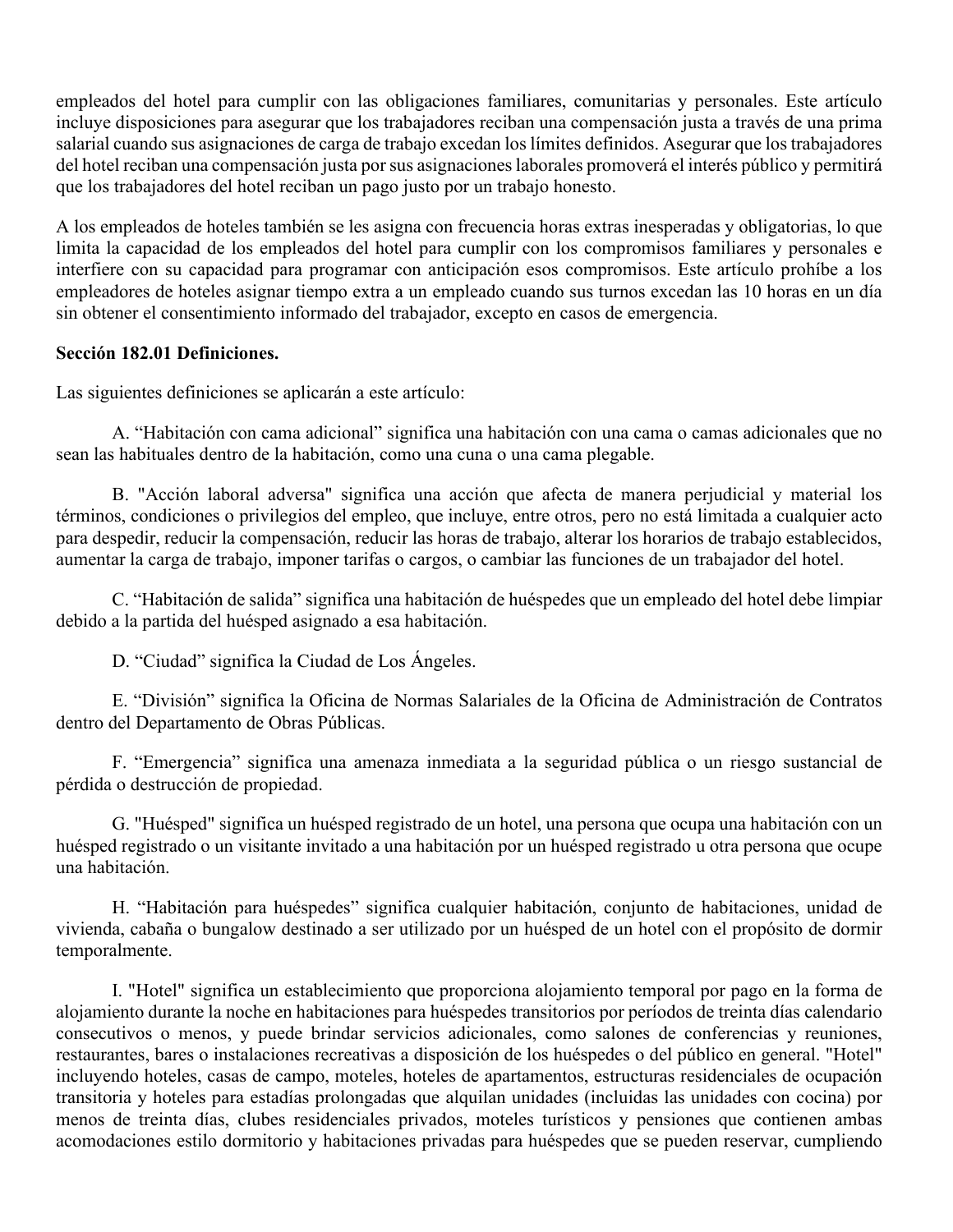con la definición establecida anteriormente. "Hotel" también incluye cualquier local contratado, arrendado o subarrendado que opere en conjunto con un hotel o que se utilice con el propósito principal de brindar servicios en un hotel. Excepto por lo dispuesto anteriormente, el término "Hotel" tampoco incluye viviendas corporativas, pensiones, casa de huéspedes, viviendas de habitación individual o establecimientos de alojamiento y desayuno con licencia dentro de una residencia de una sola unidad. "Hotel" no incluye una Renta a Corto Plazo, como se define en la Sección 12.22 A 32 del Código Municipal.

J. "Edificio de hotel" significa una estructura utilizada como hotel que contiene una o más entradas públicas o para huéspedes en la planta baja.

K. "Empleador de hotel" significa cualquier persona que sea propietario, controle u opere un hotel en la Ciudad, e incluye a cualquier persona o contratista que, en una capacidad gerencial, de supervisión o confidencial, emplee trabajadores del hotel para brindar servicios en un hotel en conjunción con el propósito del hotel.

L. "Trabajador de hotel" significa cualquier persona que sea empleada por un empleador de hotel para brindar servicios en un hotel. "Trabajador de hotel" no incluye a un empleado gerencial, supervisor o confidencial.

M. "Dispositivo de seguridad personal" significa un dispositivo electrónico portátil de contacto de emergencia, que incluye, entre otros, un botón de pánico, que indica la ubicación del trabajador del hotel y que proporciona contacto directo entre un trabajador del hotel y un guardia de seguridad del hotel o un gerente o supervisor responsable designado por un empleador del hotel para responder a una conducta violenta o amenazante. Un dispositivo de seguridad personal no incluye un silbato, generador de ruido, timbre de alarma o dispositivo similar que no proporcione contacto directo entre el trabajador del hotel y el oficial de seguridad designado.

N. "Asistente de Habitación" significa un trabajador de un hotel cuyas funciones principales son limpiar y poner en orden las habitaciones de los huéspedes en un hotel.

O. "Limpieza de habitaciones" significa la realización de servicios o tareas que se requieren para mantener la limpieza de una habitación de hotel físicamente, antes, durante o después de la estancia de un huésped. La limpieza de la habitación no incluye el tiempo dedicado a mantener u organizar el inventario (por ejemplo, minibar, artículos de aseo, toallas, ropa de cama) o el tiempo dedicado a entregar dicho inventario en una habitación de huéspedes cuando no está acompañado de otras tareas de limpieza de la habitación. La limpieza de la habitación no incluye el servicio de cobertura ni las tareas asociadas con la preparación de las camas ya hechas para dormir cuando no se acompañan de otras tareas de limpieza de la habitación. La limpieza de la habitación no incluye actividades de mantenimiento preventivo o según sea necesario, como reparación, reemplazo y mantenimiento general de electrodomésticos, electrónica, muebles, puertas, ventanas, alfombras, paredes, plomería y otros accesorios.

P. "Habitación de atención especial" significa una habitación de salida o una habitación para huéspedes por la cual el ocupante rechazó la limpieza diaria de la habitación el día inmediatamente anterior.

Q. "Conducta violenta o amenazante" significa: (1) cualquier conducta que involucre el uso de violencia física o que razonablemente se interprete como una transmisión de una amenaza de uso de violencia física, e incluye pero no se limita a violación, asalto ( incluida la agresión sexual) y la agresión (incluida la agresión sexual), según lo define el Código Penal de California, así como cualquier amenaza o intento de cometer tal acto; o (2) cualquier conducta sexual, o solicitud para participar en una conducta sexual, dirigida por un huésped a un trabajador del hotel sin el consentimiento del trabajador del hotel e incluye, pero no se limita a, exposición indecente según lo define el Código Penal de California.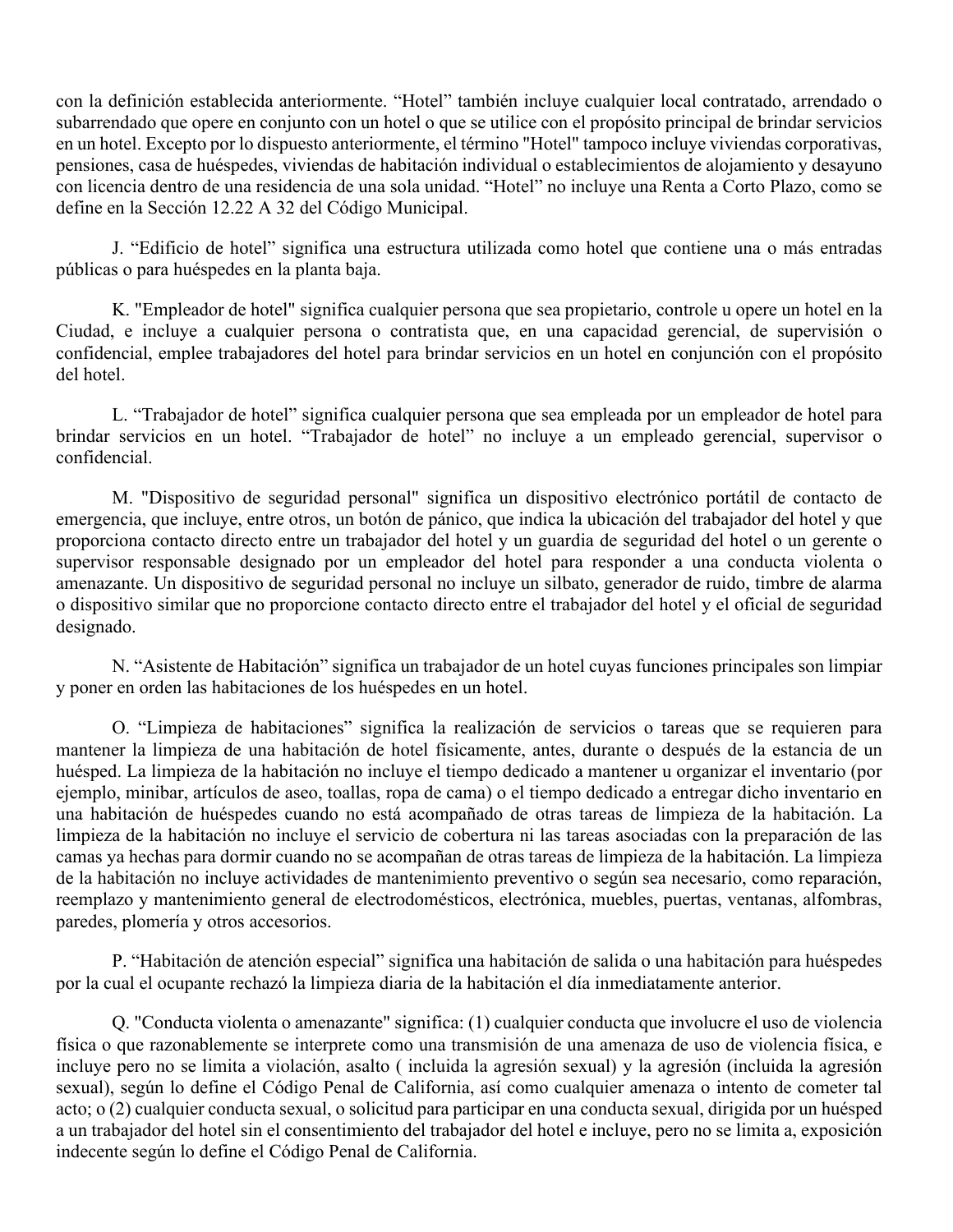R. "Día laboral" significa cualquier período consecutivo de 24 horas que comienza a la misma hora cada día calendario.

#### **Sección 182.02. Medidas para proteger a los trabajadores del hotel de conductas violentas o amenazantes.**

#### **A. Dispositivos de seguridad personal.**

1. El empleador de un hotel deberá proporcionar un dispositivo de seguridad personal a cada trabajador del hotel asignado a trabajar en una habitación de huéspedes o en un baño donde no se haya asignado a otros trabajadores del hotel para estar presentes. El dispositivo de seguridad personal se proporcionará sin costo para el trabajador del hotel y el empleador del hotel lo mantendrá en buenas condiciones de funcionamiento.

2. Un trabajador del hotel puede activar un dispositivo de seguridad personal siempre que un trabajador del hotel crea razonablemente que se está produciendo una conducta violenta o amenazante o una emergencia en presencia del trabajador del hotel. Inmediatamente antes o después de activar el dispositivo, el trabajador del hotel puede dejar de trabajar y abandonar el área inmediata de peligro para esperar asistencia. Ningún trabajador del hotel estará sujeto a una acción laboral adversa por activar un dispositivo de seguridad personal o por dejar de trabajar para esperar asistencia en ausencia de evidencia clara y convincente de que el trabajador del hotel, a sabiendas e intencionalmente, hizo una afirmación falsa de emergencia.

3. El empleador de un hotel deberá tener en todo momento un guardia de seguridad designado y asignado que pueda recibir alertas de los dispositivos de seguridad personal y pueda brindar asistencia inmediata en el lugar en caso de que se active un dispositivo de seguridad personal. Los hoteles con menos de 60 habitaciones pueden utilizar un supervisor o gerente del hotel para cumplir con el requisito de esta subsección. Si un empleador del hotel designa a un gerente o miembro del personal supervisor del hotel de conformidad con esta subsección, el empleador del hotel deberá proporcionar no menos de tres (3) horas de capacitación al gerente o al miembro del personal supervisor del hotel sobre (a) los requisitos de este artículo; (b) instrucción sobre el funcionamiento y mantenimiento adecuados de los dispositivos de seguridad personal del hotel; y (c) los protocolos para responder a un dispositivo de seguridad personal activado. Dicha capacitación se llevará a cabo al menos una vez al año, y el empleador del hotel deberá mantener registros precisos que demuestren la asistencia a dichas capacitaciones.

**B. Derechos de los trabajadores hoteleros.** Un trabajador del hotel que traiga a la atención de un empleador del hotel una conducta violenta o amenazante por parte de un huésped del hotel deberá tener los siguientes derechos:

1. Un empleador del hotel deberá permitir inmediatamente al trabajador del hotel suficiente tiempo pagado para denunciar la conducta violenta o amenazante a una agencia de aplicación de la ley y para consultar con un consejero o asesor de la elección del trabajador del hotel.

2. El empleador de un hotel no impedirá ni intentará evitar que un trabajador del hotel reporte una conducta violenta o amenazante a una agencia de aplicación de la ley.

3. El empleador de un hotel no tomará ni amenazará con tomar ninguna acción laboral adversa contra un trabajador del hotel basándose en la decisión del trabajador del hotel de no denunciar una conducta violenta o amenazante a una agencia de aplicación de la ley.

4. A petición de un trabajador del hotel, el empleador del hotel deberá proporcionar adaptaciones razonables a un trabajador del hotel que haya sido sometido a una conducta violenta o amenazante. Las adaptaciones razonables pueden incluir, entre otras, un horario de trabajo modificado, una reasignación a un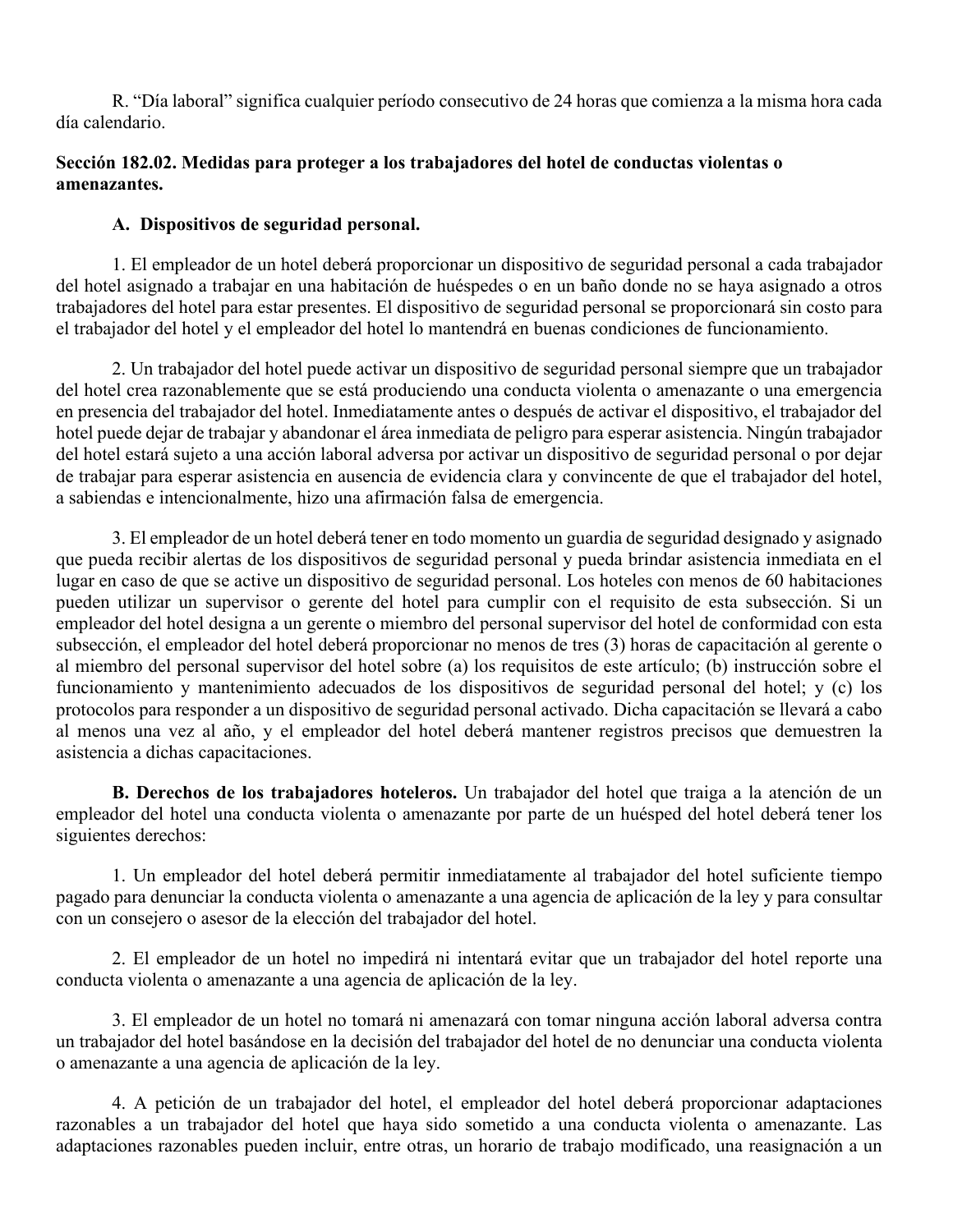puesto vacante u otro ajuste razonable a la estructura del trabajo, las instalaciones del lugar de trabajo o los requisitos laborales.

**C. Aviso.** El empleador de un hotel colocará en la parte posterior de la puerta de entrada de cada habitación y baño de un hotel un letrero escrito en un tamaño de letra no menor a 18 puntos, que incluya el encabezado "La Ley Protege a los Trabajadores del Hotel de Conductas Amenazantes," proporcionando la citación de este artículo del Código Municipal de la Ciudad de Los Ángeles y notifica a los huéspedes que el empleador del hotel proporciona dispositivos de seguridad personal a sus empleados.

**D. Entrenamiento.** Un empleador hotelero deberá proporcionar capacitación anual a los trabajadores del hotel sobre cómo usar y mantener un dispositivo de seguridad personal, el protocolo del empleador del hotel para responder a la activación de un dispositivo de seguridad personal y los derechos de los trabajadores del hotel y las obligaciones del empleador del hotel según lo establecido en esta sección. Tal capacitación se proporcionará a los trabajadores del hotel a más tardar treinta días después de la fecha de vigencia de este artículo o dentro de un mes de la fecha de contratación del trabajador del hotel. Para los hoteles que tienen 60 o más habitaciones, el empleador del hotel debe proporcionar la capacitación en cada idioma hablado como idioma principal de al menos el 10% de la fuerza laboral del hotel. El empleador del hotel deberá mantener registros precisos que demuestren la asistencia a dichas capacitaciones.

#### **Sección 182.03. Medidas para proporcionar una compensación justa por la carga de trabajo.**

**A. Limitación de la carga de trabajo.** Para hoteles con al menos 45 habitaciones pero menos de 60 habitaciones, un empleador de hotel no deberá exigir que un asistente de habitaciones realice limpieza de habitaciones por un total de más de 4,000 pies cuadrados de espacio en el piso en cualquier jornada laboral de ocho horas, a menos que el empleador del hotel pague al asistente de habitación el doble de la tarifa regular de pago del asistente de habitación por cada hora trabajada durante la jornada laboral. Para hoteles con 60 o más habitaciones para huéspedes, un empleador de hotel no deberá exigir que un asistente de habitación realice limpieza de habitaciones por un total de más de 3,500 pies cuadrados de espacio en cualquier día laboral de ocho horas, a menos que el empleador del hotel le pague al asistente de habitación el doble de la tarifa regular de pago del asistente de habitación por cada hora trabajada durante la jornada laboral. Si se asigna a un asistente de habitación durante un día de trabajo para limpiar cualquier combinación de seis o más habitaciones de atención especial o habitaciones con camas adicionales, la limitación de la carga de trabajo total según esta sección se reducirá en 500 pies cuadrados por cada habitación de atención especial o habitaciones con cama adicional por encima de cinco. Si se requiere que un asistente de habitación limpie el espacio del piso en más de un edificio del hotel durante un día laboral, la limitación de la carga de trabajo total bajo esta subsección se reducirá en 500 pies cuadrados por cada edificio adicional del hotel. Si se requiere que un asistente de habitación limpie el espacio del piso en más de dos pisos de un edificio de hotel, la limitación de la carga de trabajo total según esta subsección se reducirá en 500 pies cuadrados por cada piso adicional. Las limitaciones contenidas en esta sección se aplican a cualquier combinación de espacios, incluidas las habitaciones para huéspedes, las salas de reuniones y otras habitaciones dentro del hotel, y se aplican independientemente del mobiliario, el equipo o las comodidades de dichas habitaciones. El empleador del hotel deberá indicar los pies cuadrados verdaderos de cada habitación en cualquier asignación escrita de habitaciones que proporcione a los asistentes de habitación.

**B. Prorrateo de la carga de trabajo.** El espacio de piso máximo establecido en la subsección (a) se reducirá de manera prorrateada si un asistente de habitación trabaja menos de ocho horas en un día laboral, o se le asigna realizar limpieza de habitación por menos de ocho horas en un día laboral, y deberá ser aumentada sobre una base prorrateada por cada hora de tiempo extra que un asistente de habitación trabaje en exceso de ocho horas en un día laboral, y será calculada sobre una base prorrateada por asistente de habitación si un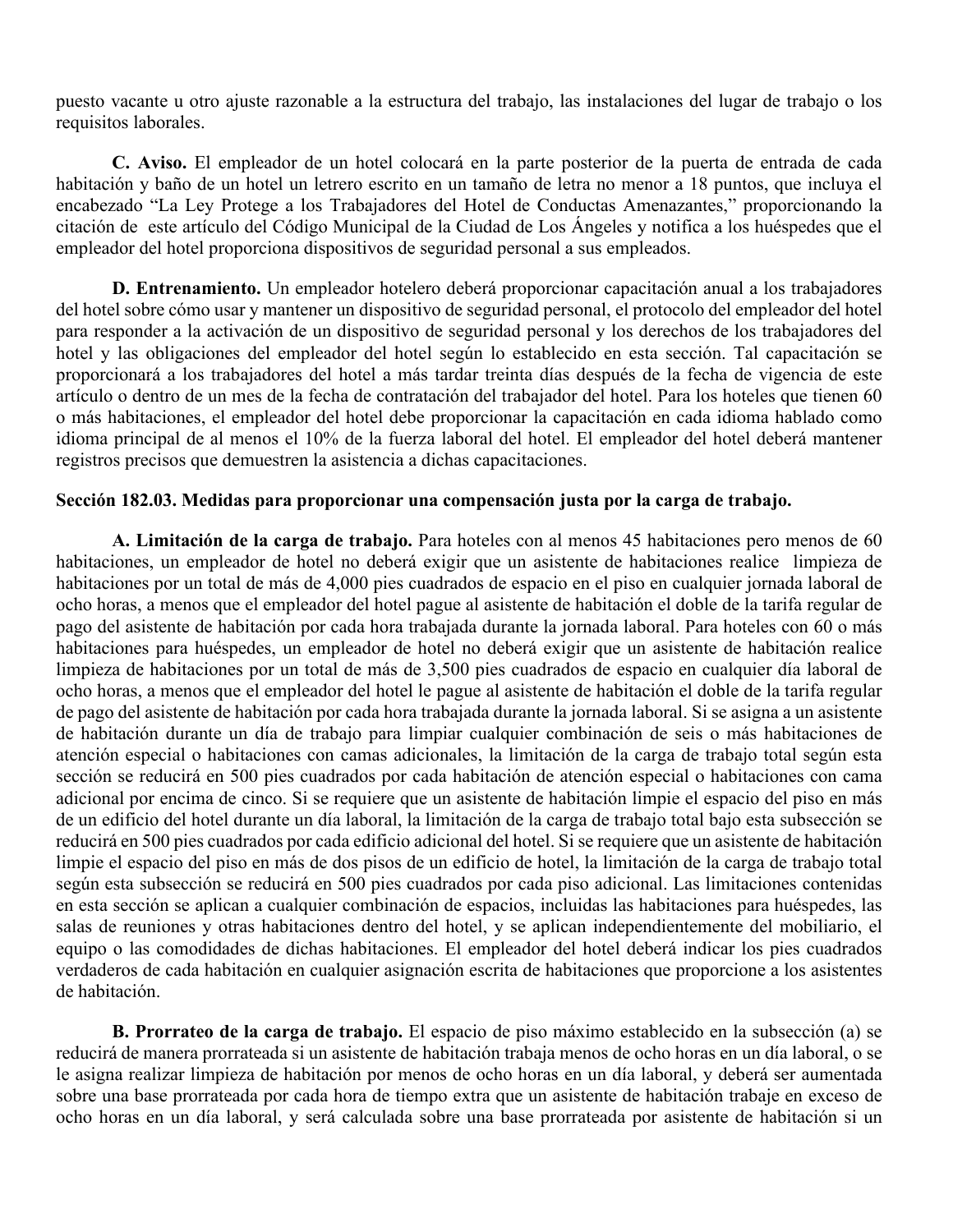asistente de habitación es asignado para limpiar cuartos conjuntamente con uno o más asistentes de habitaciones.

**C. Horas extras voluntarias.** Un empleador hotelero no deberá exigir ni permitir que un trabajador del hotel trabaje más de 10 horas en una jornada laboral a menos que el trabajador del hotel consienta por escrito en hacerlo. El consentimiento de un trabajador del hotel no será válido a menos que el empleador del hotel le haya informado por escrito al trabajador del hotel antes del consentimiento del trabajador del hotel que el trabajador del hotel puede negarse a trabajar más de 10 horas en una jornada laboral y que el empleador del hotel no someterá al trabajador de hotel a cualquier acción laboral adversa por negarse a trabajar más de 10 horas en una jornada laboral. Esta subsección no se aplicará en caso de una emergencia.

**D. Higiene y Limpieza Diaria de la Habitación.** Un hotel no implementará ningún programa o póliza por el cual las habitaciones de los huéspedes no se desinfecte y limpie después de todas y cada una de las noches que estén ocupadas, incluyendo un programa en cual los huéspedes reciben un incentivo financiero para que no se limpie su habitación diariamente. Esta subsección no impide que un hotel continúe, modifique o establezca un programa ambiental sostenible, como un "programa ecológico", en virtud del cual se alienta a los huéspedes a reutilizar la ropa de cama, las toallas de baño o artículos similares, ni requiere que el hotel limpie cualquier habitación de huéspedes cuando el ocupante haya optado por no recibir dicho servicio sin que el hotel lo solicite o cuando el ocupante le informe al hotel que no desea que lo molesten.

**E. Conservación de registros.** Cada empleador de hotel deberá mantener durante al menos tres años un registro del nombre de cada asistente de habitación, la tarifa de pago, el pago recibido, la identificación de las habitaciones que se limpiaron, los pies cuadrados reales de cada habitación limpiada, la cantidad de habitaciones de atención especial, la cantidad de edificios adicionales del hotel, número de dormitorios adicionales y pies cuadrados totales limpiados por cada día de trabajo, horas extra trabajadas por cada día de trabajo y cualquier consentimiento por escrito provisto de conformidad con la subsección (C) anterior. El empleador de un hotel pondrá estos registros a disposición de cualquier trabajador del hotel o del representante designado del trabajador del hotel para su inspección y copia, excepto que los nombres y otra información de identificación personal de los trabajadores individuales del hotel deberán ser redactados excepto en la medida en que los registros identifiquen al trabajador del hotel que está haciendo la solicitud. El empleador de un hotel deberá mantener un registro preciso de los pies cuadrados de cada habitación que los asistentes de habitación sean asignados para limpiar, una copia del cual se proporcionará a cualquier trabajador del hotel que solicite dicho registro.

#### **Sección 182.04. Exención; Exención limitada para ciertos empleadores hoteleros.**

**A. Exención.** Los requisitos de la Sección 182.03 no se aplicarán a un hotel con menos de 45 habitaciones.

**B. Solicitud de exención.** La División otorgará una exención de los requisitos de este artículo a cualquier empleador hotelero que demuestre que el cumplimiento de este artículo requeriría que el empleador hotelero, para evitar la quiebra o el cierre del hotel del empleador hotelero, reduzca su fuerza laboral en más de 20 por ciento o reducir las horas totales de los trabajadores del hotel en más del 30 por ciento. La División otorgará dicha exención sólo después de revisar la situación financiera del empleador del hotel a expensas del empleador del hotel. Una exención otorgada bajo esta sección será válida por no más de un año. La determinación de la División de otorgar o denegar una solicitud de exención bajo esta sección puede apelarse ante un examinador de audiencias de acuerdo con las prácticas establecidas de la ciudad para la revisión del examinador de audiencias.

**C. Aviso de solicitud de exención.** Antes de presentar una solicitud de exención de conformidad con esta sección, el empleador del hotel deberá proporcionar un aviso por escrito de la solicitud de exención a todos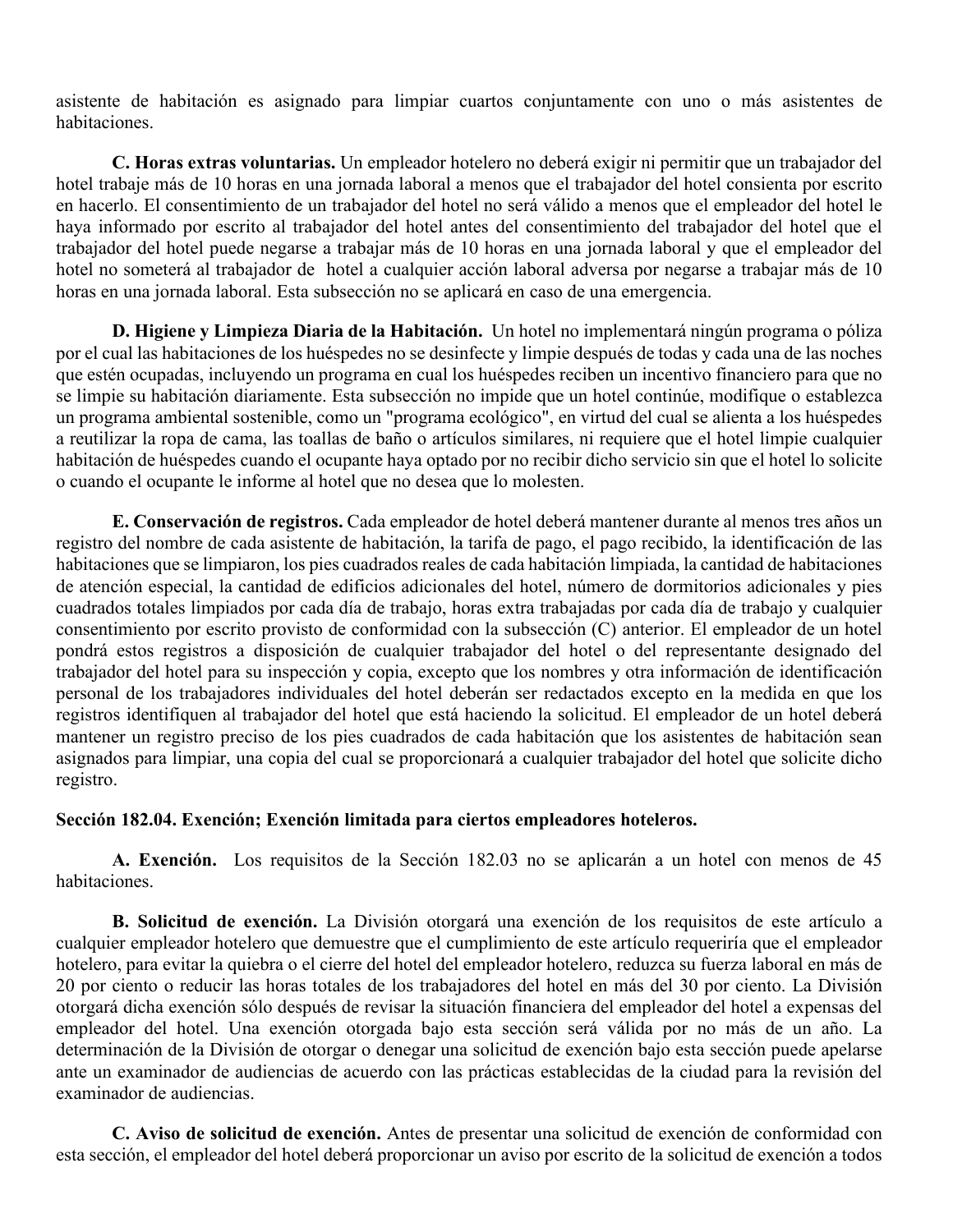los trabajadores del hotel empleados por el empleador del hotel. Dentro de los tres días posteriores a la recepción de una determinación de exención de la División según esta sección, el empleador del hotel deberá proporcionar una notificación por escrito de la determinación a todos los trabajadores del hotel empleados por el empleador del hotel.

#### **Sección 182.05. Aviso.**

Un empleador hotelero deberá proporcionar una notificación por escrito de los derechos de los trabajadores del hotel establecidos en este artículo a cada trabajador del hotel en el momento de la contratación o dentro de los 30 días posteriores a la fecha de vigencia de este artículo, lo que ocurra más tarde. Dicho aviso por escrito se proporcionará en inglés, español y cualquier otro idioma que el empleador del hotel sepa que hable el diez por ciento o más de los trabajadores del hotel empleados por el empleador del hotel.

#### **Sección 182.06. Se prohíben las represalias.**

Ninguna persona despedirá, reducirá la compensación, tomará medidas adversas o discriminará de otro modo a cualquier trabajador hotelero por oponerse a cualquier práctica proscrita por este artículo, por participar en procedimientos relacionados con este artículo, por tratar de hacer valer sus derechos en virtud de este artículo por parte de cualquier medio legal, o para hacer valer los derechos en virtud de este artículo. Un empleador del hotel que tome cualquier acción adversa contra cualquier trabajador del hotel que se sepa que ha participado en cualquiera de las actividades anteriores dentro del año anterior a la acción adversa deberá proporcionar al trabajador del hotel, en el momento de la acción adversa o antes, una declaración detallada por escrito de el motivo o los motivos del despido u otra acción adversa, incluidos todos los hechos alegados para fundamentar el motivo o los motivos.

#### **Sección 182.07. Regulaciones administrativas.**

La División está autorizada a adoptar reglamentos administrativos que sean consistentes con las disposiciones de este artículo y las apoyen. Las violaciones a las regulaciones administrativas adoptadas de conformidad con esta sección constituirán violaciones a este artículo y someterán al infractor a las sanciones establecidas en este artículo.

#### **Sección 182.08. Responsabilidad civil conjunta.**

Un empleador hotelero que subcontrata a otra persona, incluyendo, sin limitación alguna, a otro empleador hotelero, una agencia de empleo temporal, una agencia de arrendamiento de empleados u organización profesional de empleadores, para obtener los servicios de los empleados del hotel, deberá compartir toda la responsabilidad legal civil y la responsabilidad civil por violaciones de este Artículo por esa persona para los trabajadores del hotel que realizan trabajos de conformidad con el contrato. Para los propósitos de esta subsección, el término "persona" no incluirá:

(1) Una organización *genuina* sin fines de lucro que brinda servicios a los trabajadores;

 (2) Una organización laboral *genuina*, cómo se define en 29 USC §152, o un programa de aprendizaje, programa de capacitación o sala de contratación operada de conformidad con un acuerdo obreropatronal.

#### **Sección 182.09. Sustitución por convenio colectivo.**

Las disposiciones de la sección 182.03, o cualquier parte de la misma, se pueden renunciar de conformidad con un acuerdo de negociación colectiva de buena fe, pero solamente si la renuncia se establece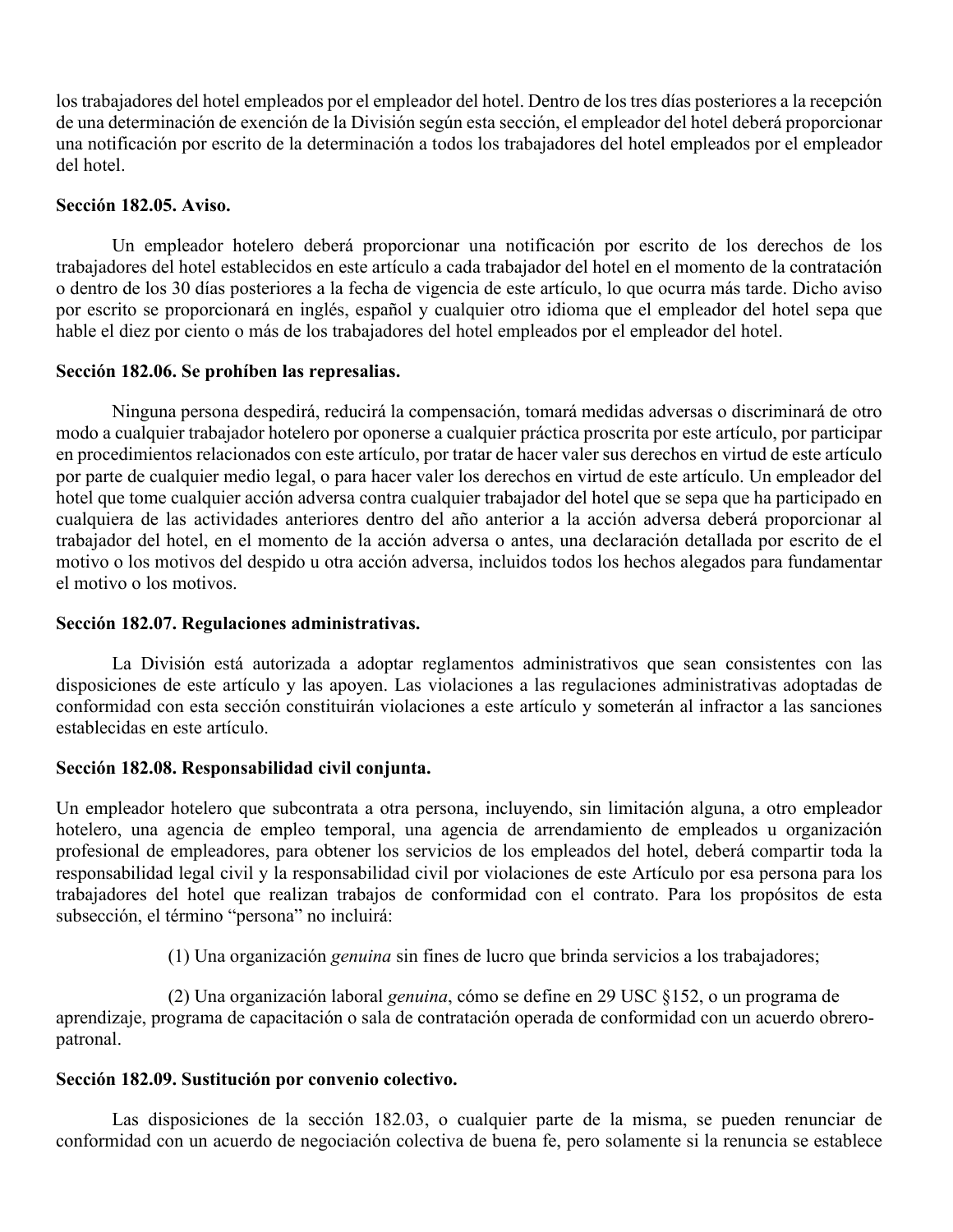expresamente en términos claros e inequívocos por escrito. Ninguna de las partes de una relación de negociación colectiva puede renunciar o reemplazar cualquier disposición de este artículo por medio de términos y condiciones de empleo impuestos unilateralmente.

#### **Sección 182.10. Remedios civiles.**

**A. Acción civil.** La Ciudad o cualquier persona agraviada podrá hacer cumplir las disposiciones de este artículo mediante una acción civil.

**B. Mandato judicial.** Cualquier persona que cometa un acto, se proponga cometer un acto o se involucre en cualquier patrón o práctica que viole este artículo puede ser enjuiciado por un tribunal de jurisdicción competente. Cualquier persona agraviada, el abogado de la ciudad o cualquier persona o entidad que represente justa y adecuadamente los intereses de una persona o personas agraviadas puede entablar una acción judicial bajo esta subsección.

**C. Daños y sanciones.** Cualquier persona que viole las disposiciones de este artículo es responsable de los daños reales sufridos por la persona agraviada y de los daños legales de \$100 por persona agraviada por día, excepto que los daños legales por no mantener o proporcionar registros no excederán los \$1,000 por día para todos los trabajadores hoteleros afectados. En el caso de infracciones intencionales, se triplicará la cantidad de dinero y multas que se pagarán en virtud de esta subsección.

**D. Honorarios y costos de abogados.** En una acción civil entablada bajo esta sección, el tribunal otorgará al demandante que prevalezca los honorarios y costos razonables de los abogados, incluidos los honorarios de los testigos expertos.

**E. Remedios acumulativos.** Los remedios establecidos en este artículo son acumulativos. Nada en este artículo se interpretará en el sentido de restringir, excluir o limitar de otro modo un enjuiciamiento penal simultáneo o separado en virtud de este Código o la Ley Estatal.

**F. Sin sanciones penales.** No obstante cualquier disposición de este Código o cualquier otra ordenanza en contrario, no se impondrán sanciones penales por la violación de este artículo.

**G. Coexistencia con otros alivios disponibles por privaciones de derechos protegidos.** Este artículo no se interpretará en el sentido de que limita el derecho de la persona agraviada a emprender acciones legales por violación de cualquier otra ley federal, estatal o local.

Sección 2: El Artículo 3 del Capítulo XVIII del Código Municipal de la Ciudad de Los Ángeles se enmienda de la siguiente manera:

A. La Sección 183.00 del Artículo 3, Capítulo XVIII se enmienda para que lea como sigue (con lenguaje eliminado marcado como tachado y lenguaje adicional marcado en subrayado):

#### **SEC. 183.00. PROPÓSITO.**

El Aeropuerto Internacional de Los Ángeles (LAX) se encuentra entre los aeropuertos más concurridos del mundo y recibe a millones de viajeros cada año. La Ciudad de Los Ángeles es responsable del mantenimiento y operación de LAX y, como resultado de este apoyo, las empresas en el área adyacente a LAX obtienen importantes beneficios económicos. En particular, los hoteles en el área de LAX disfrutan de la tasa de ocupación más alta de todos los hoteles de Los Ángeles debido a su proximidad al aeropuerto.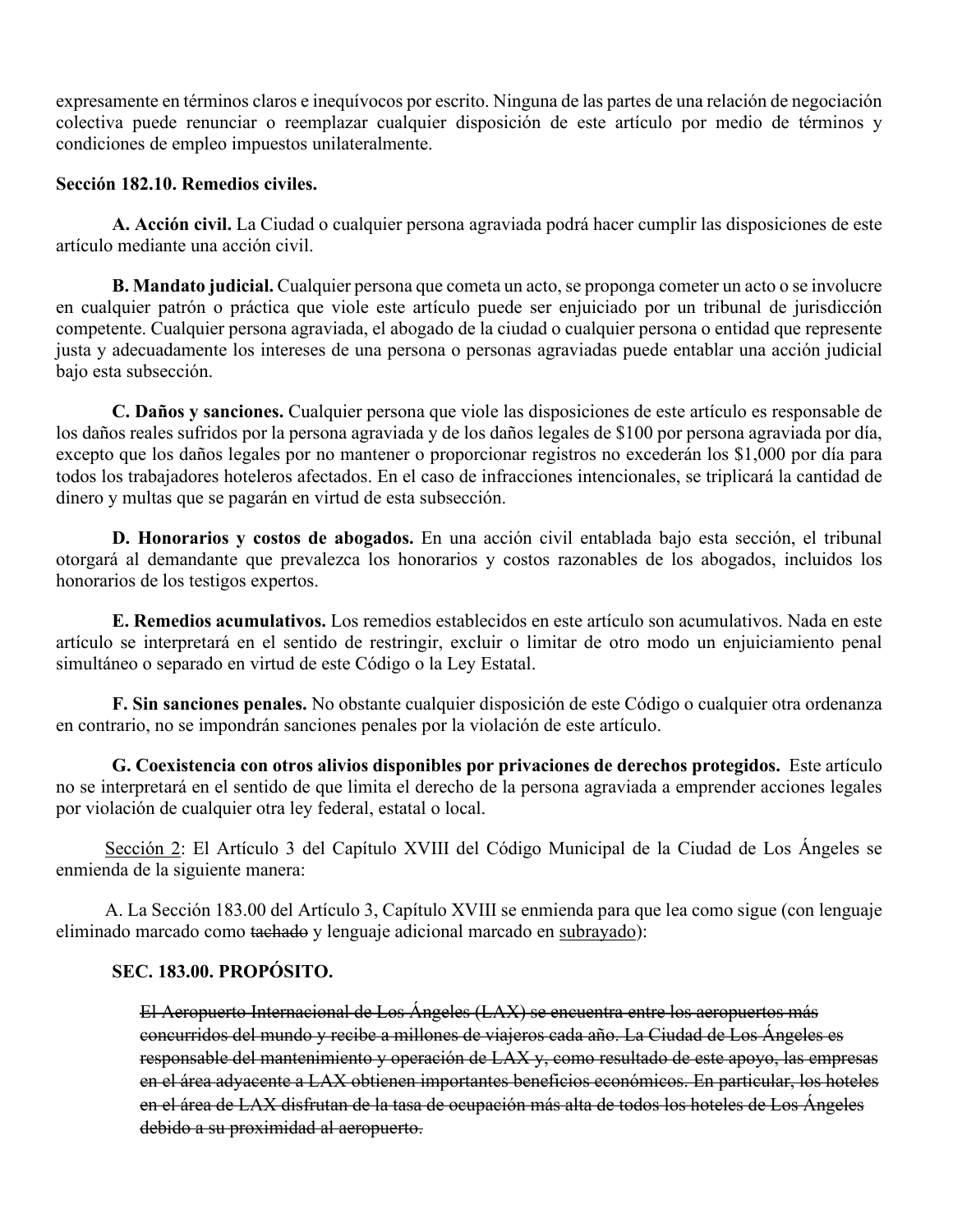Las prácticas comerciales pasadas en los hoteles de Los Ángeles han dado lugar a despidos masivos de trabajadores hoteleros. Históricamente, cuando la propiedad corporativa o la administración de un hotel cambia, el nuevo operador cierra el hotel por renovaciones y lo reabre con una nueva fuerza laboral; muy pocos, si es que hay algunos, de los empleados del antiguo hotel son retenidos y cientos de trabajadores son desplazados. Aunque esta práctica se ha vuelto menos común en la mayoría de las áreas de Los Ángeles, sin embargo, ocurrió en un hotel del área de LAX durante la transferencia del LAX Wyndham a Pacifica Host Hotels. El Wyndham fue reabierto como el LAX Radisson actual, y prácticamente ninguno de los trabajadores de Wyndham fue retenido para continuar prestando los servicios básicos que son comunes en todos los hoteles.

Un período de retención de transición tras el cambio de propiedad, control u operación de los hoteles asegura la estabilización del empleo para un segmento de la comunidad. También alivia las demandas de servicios sociales provistos por la Ciudad y otros gobiernos locales debido a cualquier desplazamiento de trabajadores y el desempleo resultante. A través de esta ordenanza, la Ciudad busca mantener el bienestar y la estabilidad de la fuerza laboral de los hoteles de Los Ángeles área de LAX. Considerando que área de LAX los hoteles de Los Ángeles obtienen un distintivo beneficio de las comodidades e infraestructura de clase mundial de la ciudad-por su ubicación cerca del aeropuerto, estos tienen tanto la capacidad y la responsabilidad de apoyar a la fuerza laboral local participando en prácticas laborales justas.

**B.** Se enmienda la Sección 183.01 (B) del Artículo 3, Capítulo XVIII para que lea como sigue (con lenguaje eliminado marcado como tachado y lenguaje adicional marcado en subrayado):

B. "**Cambio de Control**" significa (1) cualquier venta, cesión, transferencia , contribución u otra disposición de todos o sustancialmente todos los activos utilizados en la operación de un Hotel o una porción discreta del Hotel que continúa en operación como Hotel; (2) cualquier venta, cesión, transferencia, contribución u otra disposición de una participación mayoritaria (incluso mediante consolidación, fusión o reorganización) de un Empleador hotelero titular o de cualquier persona que controle un Empleador hotelero titular; o (3) cualquier otro evento o secuencia de eventos (incluida una compra, venta, arrendamiento o terminación de un contrato de administración o arrendamiento) que haga que cambie la identidad del Empleador hotelero titular en un hotel. Para propósitos de este Capítulo, se definirá que un Cambio de Control ocurrirá en la fecha de ejecución del documento que efectúe el cambio de control. cualquier venta, cesión, transferencia, contribución u otra disposición de todos o sustancialmente todos los activos utilizados en la operación de un hotel o una porción discreta del hotel que continúa en operación como hotel, o una participación mayoritaria (incluso por consolidación , fusión o reorganización) del empleador hotelero titular o de cualquier persona que controle al empleador hotelero titular (matriz IHE).

**C.** La Sección 183.01 (D) del Artículo 3, Capítulo XVIII se enmienda para que lea como sigue (con el lenguaje eliminado marcado como tachado y el lenguaje adicional marcado en subrayado):

D. "**Hotel**" significa un edificio residencial o una estructura residencial de ocupación transitoria ubicado dentro del área designada por la ordenanza como la entrada al Distrito de Mejoramiento de Negocios de Propiedad de LA (Century Corridor) (Century Corridor PBID) que está designado o utilizado para el alojamiento transitorio y otros servicios relacionados para el público, y que contiene 50 o más habitaciones para huéspedes, o suites de habitaciones o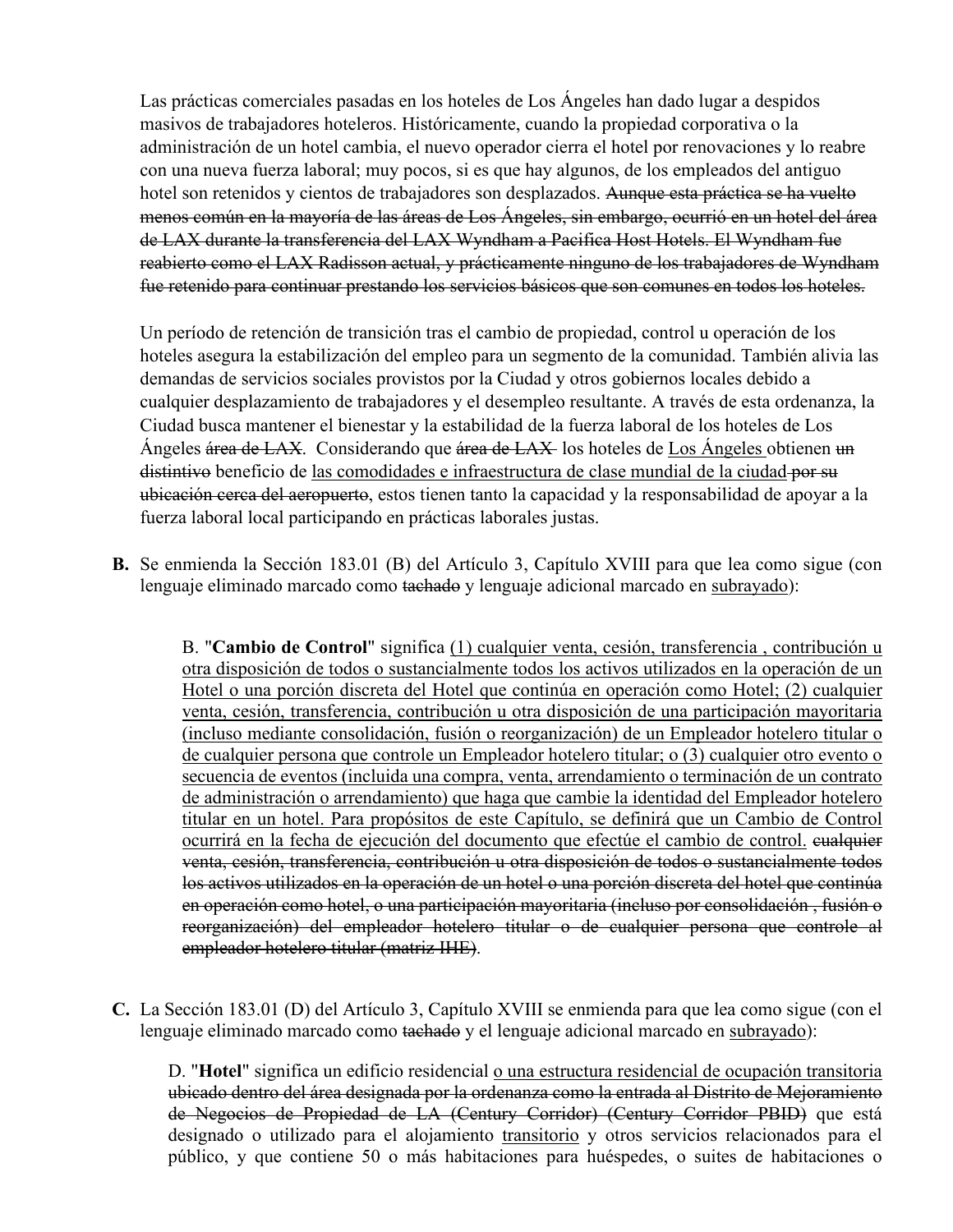unidades de vivienda que se pueden alquilar por períodos de 30 días o menos. "Hotel" también incluye cualquier local contratado, arrendado o subarrendado conectado u operado en conjunto con el propósito del edificio, o que brinde servicios en el edificio. "Hotel" no incluye un Alquiler a Corto-Plazo, como se define en la Sección 12.22 A 32 del Código Municipal. Si el PBID del Century Corridor deja de existir, los límites al momento de la disolución permanecerán vigentes para los propósitos de este artículo.

Sección 3: Se enmienda la Sección 186.01 (D) del Artículo 6, Capítulo XVIII del Código Municipal de la Ciudad de Los Ángeles para que lea como sigue (con el lenguaje eliminado marcado como tachado y el lenguaje adicional marcado en subrayado):

> D. "**Hotel**" significa un edificio residencial o estructura residencial de ocupación transitoria que está designado o utilizado para alojamiento y otros servicios relacionados para el público, y que contiene 150 60 o más habitaciones para huéspedes, o suites de habitaciones (las habitaciones contiguas no constituyen una suite de habitaciones) o unidades de vivienda que pueden alquilarse por períodos de 30 días o menos. "**Hotel**" también incluye cualquier local contratado, arrendado o subarrendado conectado u operado en conjunto con el propósito del edificio, o que preste servicios en el edificio. "Hotel" no incluye un Alquiler a Corto-Plazo, como se define en la Sección 12.22 A 32 del Código Municipal. El número de habitaciones, o suites de habitaciones o unidades de vivienda se calculará en base al conteo de habitaciones en la apertura del hotel o en el 31 de diciembre de 2012, el que ocurra más tarde. "**Hotel**" también incluye todos los hoteles AHEZ.

Sección 4: Si alguna sección, subsección, oración, cláusula, frase o aplicación de esta Ordenanza es por alguna razón considerada inválida o inconstitucional por una decisión de cualquier tribunal de jurisdicción competente, dicha decisión no afectará la validez de las partes restantes o aplicaciones de esta Ordenanza. Por la presente, las Personas aquí declaran que habrían aprobado esta Ordenanza y todas y cada una de las secciones, subsecciones, oraciones, cláusulas o frases no declaradas inválidas o inconstitucionales sin importar si alguna parte de la ordenanza sería posteriormente declarada inválida o inconstitucional.

\*\*\*\*\*\*\*\*\*\*\*\*\*\*\*\*\*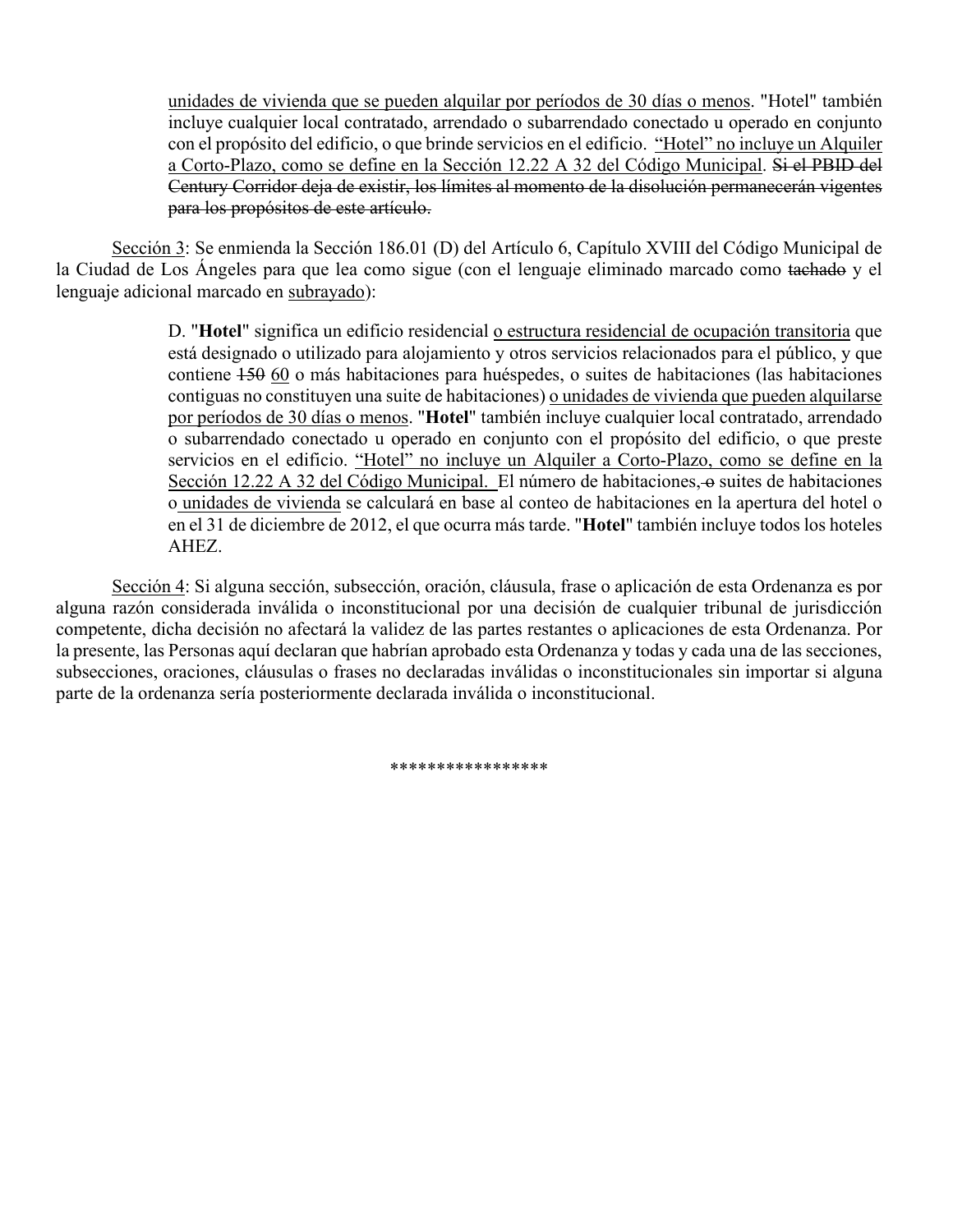## **NOTICE TO THE PUBLIC: YOU HAVE THE RIGHT TO SEE AN "OFFICIAL TOP FUNDERS" SHEET.** THIS PETITION MAY BE CIRCULATED BY A PAID SIGNATURE GATHERER OR A VOLUNTEER. YOU HAVE THE RIGHT TO ASK. **Signers Must Be Registered Voters of the City of Los Angeles**

#### **Use Pen Only – Please Print All Information Except for Signature**

| $\mathbf{SIG}\#$ | LN#                     | <b>NAME OF PETITIONER</b> | <b>ADDRESS</b>                  | <b>DATE</b>            | <b>OFFICE USE</b><br><b>ONLY</b> |  |
|------------------|-------------------------|---------------------------|---------------------------------|------------------------|----------------------------------|--|
|                  |                         | Print Name                | Residence Address (No P.O. Box) | Birthdate *            |                                  |  |
|                  | $\mathbf{1}$            |                           |                                 |                        |                                  |  |
|                  |                         | Signature                 | City<br>Zip                     | Today's Date           |                                  |  |
|                  |                         |                           |                                 |                        |                                  |  |
|                  |                         |                           |                                 |                        |                                  |  |
|                  |                         | Print Name                | Residence Address (No P.O. Box) | Birthdate *            |                                  |  |
|                  | $\overline{2}$          |                           |                                 |                        |                                  |  |
|                  |                         | Signature                 | City<br>Zip                     | Today's Date           |                                  |  |
|                  |                         |                           |                                 |                        |                                  |  |
|                  |                         | Print Name                | Residence Address (No P.O. Box) | Birthdate *            |                                  |  |
|                  | $\mathbf{3}$            |                           |                                 |                        |                                  |  |
|                  |                         | Signature                 | City<br>Zip                     | Today's Date           |                                  |  |
|                  |                         |                           |                                 |                        |                                  |  |
|                  |                         |                           |                                 |                        |                                  |  |
|                  |                         | Print Name                | Residence Address (No P.O. Box) | Birthdate <sup>*</sup> |                                  |  |
|                  | $\overline{\mathbf{4}}$ |                           |                                 |                        |                                  |  |
|                  |                         | Signature                 | City<br>Zip                     | Today's Date           |                                  |  |
|                  |                         |                           |                                 |                        |                                  |  |
|                  |                         | Print Name                | Residence Address (No P.O. Box) | Birthdate *            |                                  |  |
|                  | $\sqrt{5}$              |                           |                                 |                        |                                  |  |
|                  |                         | Signature                 | City<br>Zip                     | Today's Date           |                                  |  |
|                  |                         |                           |                                 |                        |                                  |  |
|                  |                         |                           |                                 |                        |                                  |  |
|                  |                         | Print Name                | Residence Address (No P.O. Box) | Birthdate *            |                                  |  |
|                  | $\boldsymbol{6}$        |                           |                                 |                        |                                  |  |
|                  |                         | Signature                 | City<br>Zip                     | Today's Date           |                                  |  |
|                  |                         |                           |                                 |                        |                                  |  |
|                  |                         | Print Name                | Residence Address (No P.O. Box) | Birthdate *            |                                  |  |
|                  | $\overline{7}$          |                           |                                 |                        |                                  |  |
|                  |                         | Signature                 | City<br>Zip                     | Today's Date           |                                  |  |
|                  |                         |                           |                                 |                        |                                  |  |
|                  |                         |                           |                                 |                        |                                  |  |
|                  |                         | Print Name                | Residence Address (No P.O. Box) | Birthdate *            |                                  |  |
|                  | $\bf 8$                 |                           |                                 |                        |                                  |  |
|                  |                         | Signature                 | City<br>Zip                     | Today's Date           |                                  |  |
|                  |                         |                           |                                 |                        |                                  |  |
|                  |                         |                           |                                 |                        |                                  |  |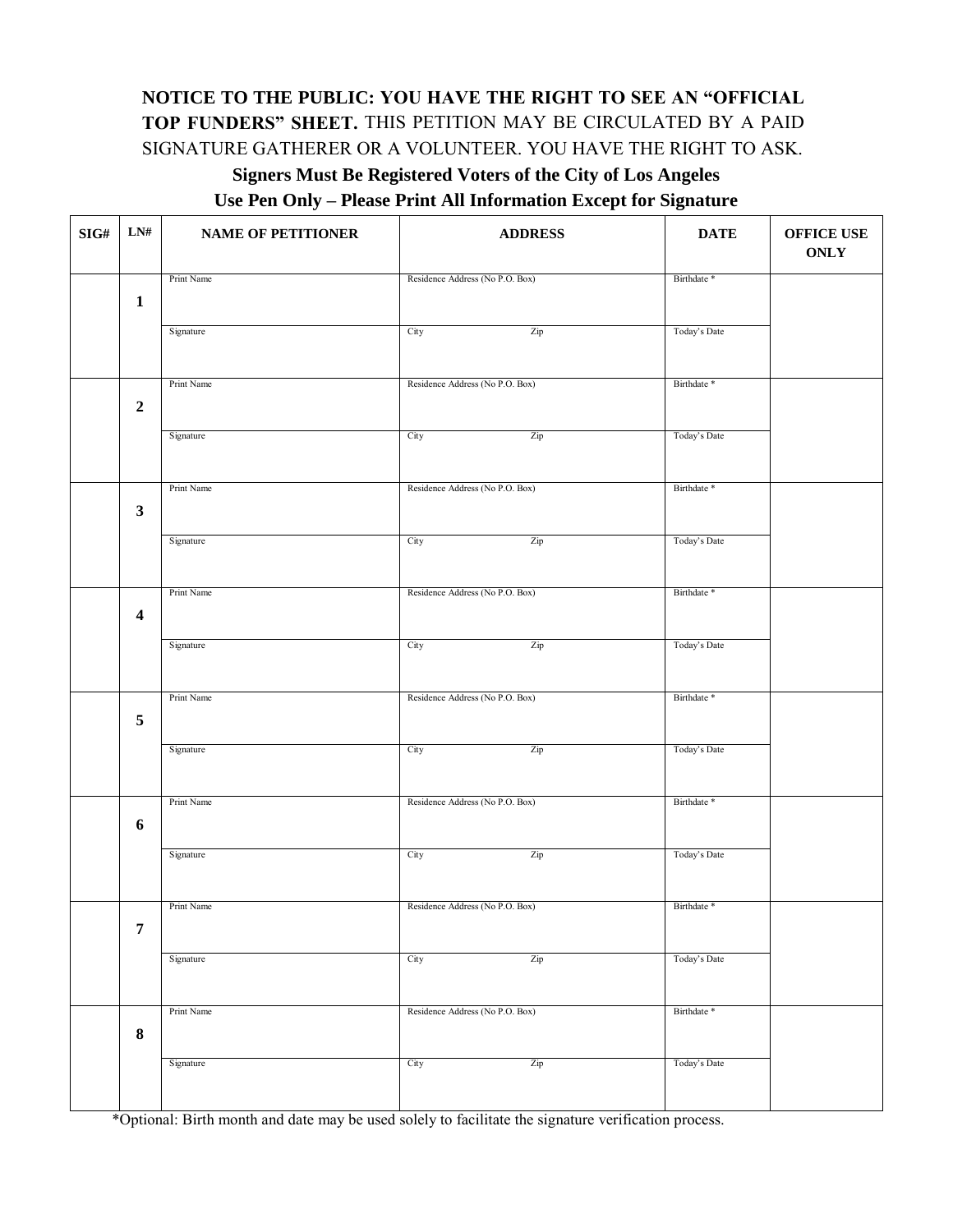## **NOTICE TO THE PUBLIC: YOU HAVE THE RIGHT TO SEE AN "OFFICIAL TOP FUNDERS" SHEET.** THIS PETITION MAY BE CIRCULATED BY A PAID SIGNATURE GATHERER OR A VOLUNTEER. YOU HAVE THE RIGHT TO ASK. **Signers Must Be Registered Voters of the City of Los Angeles**

#### **Use Pen Only – Please Print All Information Except for Signature**

| $\mathbf{SIG}\#$ | ${\rm LN}\#$     | <b>NAME OF PETITIONER</b> | <b>ADDRESS</b>                  | <b>DATE</b>            | <b>OFFICE USE</b><br><b>ONLY</b> |
|------------------|------------------|---------------------------|---------------------------------|------------------------|----------------------------------|
|                  |                  | Print Name                | Residence Address (No P.O. Box) | Birthdate *            |                                  |
|                  | $\boldsymbol{9}$ |                           |                                 |                        |                                  |
|                  |                  | Signature                 | Zip<br>City                     | Today's Date           |                                  |
|                  |                  | Print Name                | Residence Address (No P.O. Box) | Birthdate *            |                                  |
|                  | 10               |                           |                                 |                        |                                  |
|                  |                  | Signature                 | City<br>Zip                     | Today's Date           |                                  |
|                  |                  | Print Name                | Residence Address (No P.O. Box) | Birthdate <sup>*</sup> |                                  |
|                  | 11               |                           |                                 |                        |                                  |
|                  |                  | Signature                 | Zip<br>City                     | Today's Date           |                                  |
|                  |                  | Print Name                | Residence Address (No P.O. Box) | Birthdate *            |                                  |
|                  | 12               |                           |                                 |                        |                                  |
|                  |                  | Signature                 | Zip<br>City                     | Today's Date           |                                  |
|                  |                  | Print Name                | Residence Address (No P.O. Box) | Birthdate *            |                                  |
|                  | 13               |                           |                                 |                        |                                  |
|                  |                  | Signature                 | City<br>Zip                     | Today's Date           |                                  |
|                  |                  | Print Name                | Residence Address (No P.O. Box) | Birthdate *            |                                  |
|                  | 14               |                           |                                 |                        |                                  |
|                  |                  | Signature                 | City<br>Zip                     | Today's Date           |                                  |
|                  |                  | Print Name                | Residence Address (No P.O. Box) | Birthdate <sup>*</sup> |                                  |
|                  | 15               |                           |                                 |                        |                                  |
|                  |                  | Signature                 | City<br>Zip                     | Today's Date           |                                  |
|                  |                  | Print Name                | Residence Address (No P.O. Box) | Birthdate <sup>*</sup> |                                  |
|                  | 16               |                           |                                 |                        |                                  |
|                  |                  | Signature                 | City<br>Zip                     | Today's Date           |                                  |
|                  |                  |                           |                                 |                        |                                  |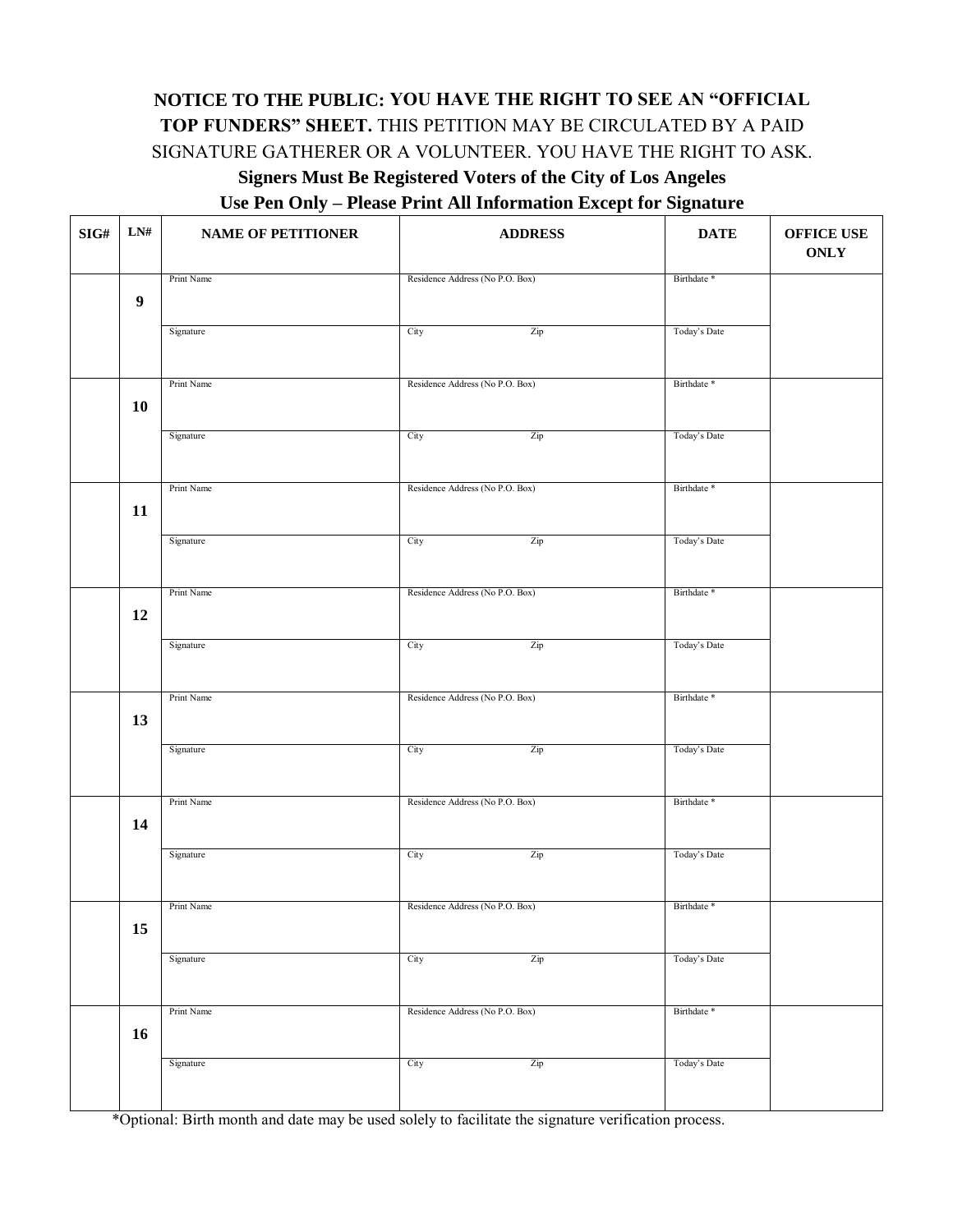## **NOTICE TO THE PUBLIC: YOU HAVE THE RIGHT TO SEE AN "OFFICIAL TOP FUNDERS" SHEET.** THIS PETITION MAY BE CIRCULATED BY A PAID SIGNATURE GATHERER OR A VOLUNTEER. YOU HAVE THE RIGHT TO ASK.

## **Signers Must Be Registered Voters of the City of Los Angeles**

**Use Pen Only – Please Print All Information Except for Signature** 

| $\mathbf{SIG}\#$ | ${\bf L N} \#$ | <b>NAME OF PETITIONER</b> | <b>ADDRESS</b>                  | <b>DATE</b>            | <b>OFFICE USE</b><br><b>ONLY</b> |
|------------------|----------------|---------------------------|---------------------------------|------------------------|----------------------------------|
|                  | 17             | Print Name                | Residence Address (No P.O. Box) | Birthdate <sup>*</sup> |                                  |
|                  |                | Signature                 | Zip<br>City                     | Today's Date           |                                  |
|                  |                | Print Name                | Residence Address (No P.O. Box) | Birthdate <sup>*</sup> |                                  |
|                  | 18             | Signature                 | City<br>Zip                     | Today's Date           |                                  |
|                  |                | Print Name                | Residence Address (No P.O. Box) | Birthdate *            |                                  |
|                  | 19             | Signature                 | Zip<br>City                     | Today's Date           |                                  |
|                  |                |                           |                                 |                        |                                  |
|                  | 20             | Print Name                | Residence Address (No P.O. Box) | Birthdate *            |                                  |
|                  |                | Signature                 | Zip<br>City                     | Today's Date           |                                  |
|                  | 21             | Print Name                | Residence Address (No P.O. Box) | Birthdate <sup>*</sup> |                                  |
|                  |                | Signature                 | City<br>Zip                     | Today's Date           |                                  |
|                  | $22\,$         | Print Name                | Residence Address (No P.O. Box) | Birthdate *            |                                  |
|                  |                | Signature                 | City<br>Zip                     | Today's Date           |                                  |
|                  |                | Print Name                | Residence Address (No P.O. Box) | Birthdate *            |                                  |
|                  | 23             | Signature                 | Zip<br>City                     | Today's Date           |                                  |
|                  |                | Print Name                | Residence Address (No P.O. Box) | Birthdate *            |                                  |
|                  | 24             | Signature                 | City<br>Zip                     | Today's Date           |                                  |
|                  |                |                           |                                 |                        |                                  |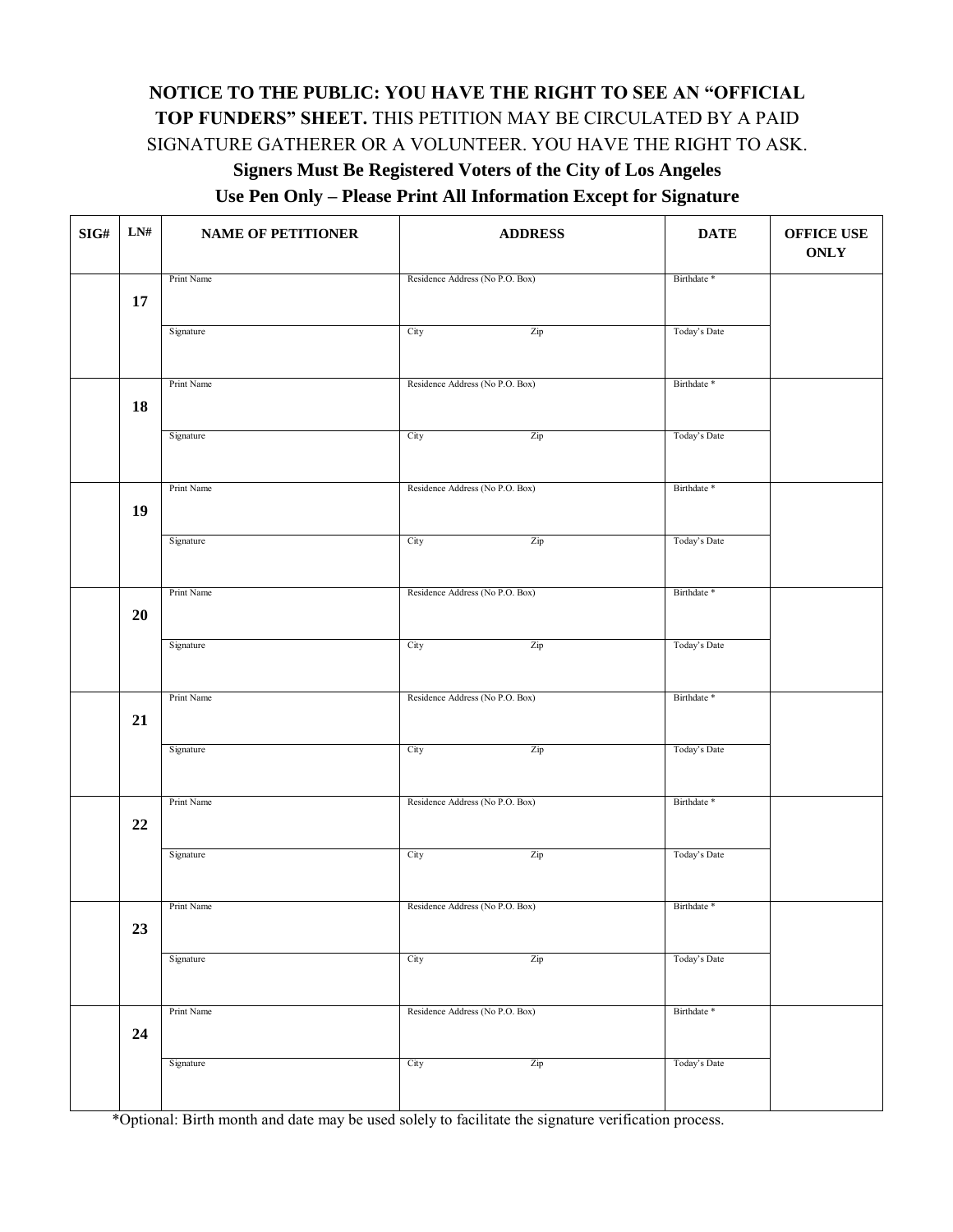## **NOTICE TO THE PUBLIC: YOU HAVE THE RIGHT TO SEE AN "OFFICIAL TOP FUNDERS" SHEET.** THIS PETITION MAY BE CIRCULATED BY A PAID SIGNATURE GATHERER OR A VOLUNTEER. YOU HAVE THE RIGHT TO ASK.

## **Signers Must Be Registered Voters of the City of Los Angeles**

**Use Pen Only – Please Print All Information Except for Signature** 

| $\mathbf{SIG}\#$ | ${\bf L N} \#$ | <b>NAME OF PETITIONER</b> | <b>ADDRESS</b>                  | <b>DATE</b>            | OFFICE USE<br><b>ONLY</b> |
|------------------|----------------|---------------------------|---------------------------------|------------------------|---------------------------|
|                  |                | Print Name                | Residence Address (No P.O. Box) | Birthdate <sup>*</sup> |                           |
|                  | 25             |                           |                                 |                        |                           |
|                  |                | Signature                 | City<br>Zip                     | Today's Date           |                           |
|                  |                |                           |                                 |                        |                           |
|                  |                | Print Name                | Residence Address (No P.O. Box) | Birthdate *            |                           |
|                  | 26             |                           |                                 |                        |                           |
|                  |                | Signature                 | Zip<br>City                     | Today's Date           |                           |
|                  |                |                           |                                 |                        |                           |
|                  |                |                           |                                 | Birthdate <sup>*</sup> |                           |
|                  | ${\bf 27}$     | Print Name                | Residence Address (No P.O. Box) |                        |                           |
|                  |                |                           |                                 |                        |                           |
|                  |                | Signature                 | City<br>Zip                     | Today's Date           |                           |
|                  |                |                           |                                 |                        |                           |
|                  |                | Print Name                | Residence Address (No P.O. Box) | Birthdate *            |                           |
|                  | 28             |                           |                                 |                        |                           |
|                  |                | Signature                 | City<br>Zip                     | Today's Date           |                           |
|                  |                |                           |                                 |                        |                           |
|                  |                | Print Name                | Residence Address (No P.O. Box) | Birthdate <sup>*</sup> |                           |
|                  | 29             |                           |                                 |                        |                           |
|                  |                | Signature                 | City<br>Zip                     | Today's Date           |                           |
|                  |                |                           |                                 |                        |                           |
|                  |                | Print Name                | Residence Address (No P.O. Box) | Birthdate *            |                           |
|                  | 30             |                           |                                 |                        |                           |
|                  |                | Signature                 | City<br>Zip                     | Today's Date           |                           |
|                  |                |                           |                                 |                        |                           |
|                  |                | Print Name                | Residence Address (No P.O. Box) | Birthdate *            |                           |
|                  | 31             |                           |                                 |                        |                           |
|                  |                |                           |                                 |                        |                           |
|                  |                | Signature                 | City<br>Zip                     | Today's Date           |                           |
|                  |                |                           |                                 |                        |                           |
|                  |                | Print Name                | Residence Address (No P.O. Box) | Birthdate *            |                           |
|                  | 32             |                           |                                 |                        |                           |
|                  |                | Signature                 | City<br>Zip                     | Today's Date           |                           |
|                  |                |                           |                                 |                        |                           |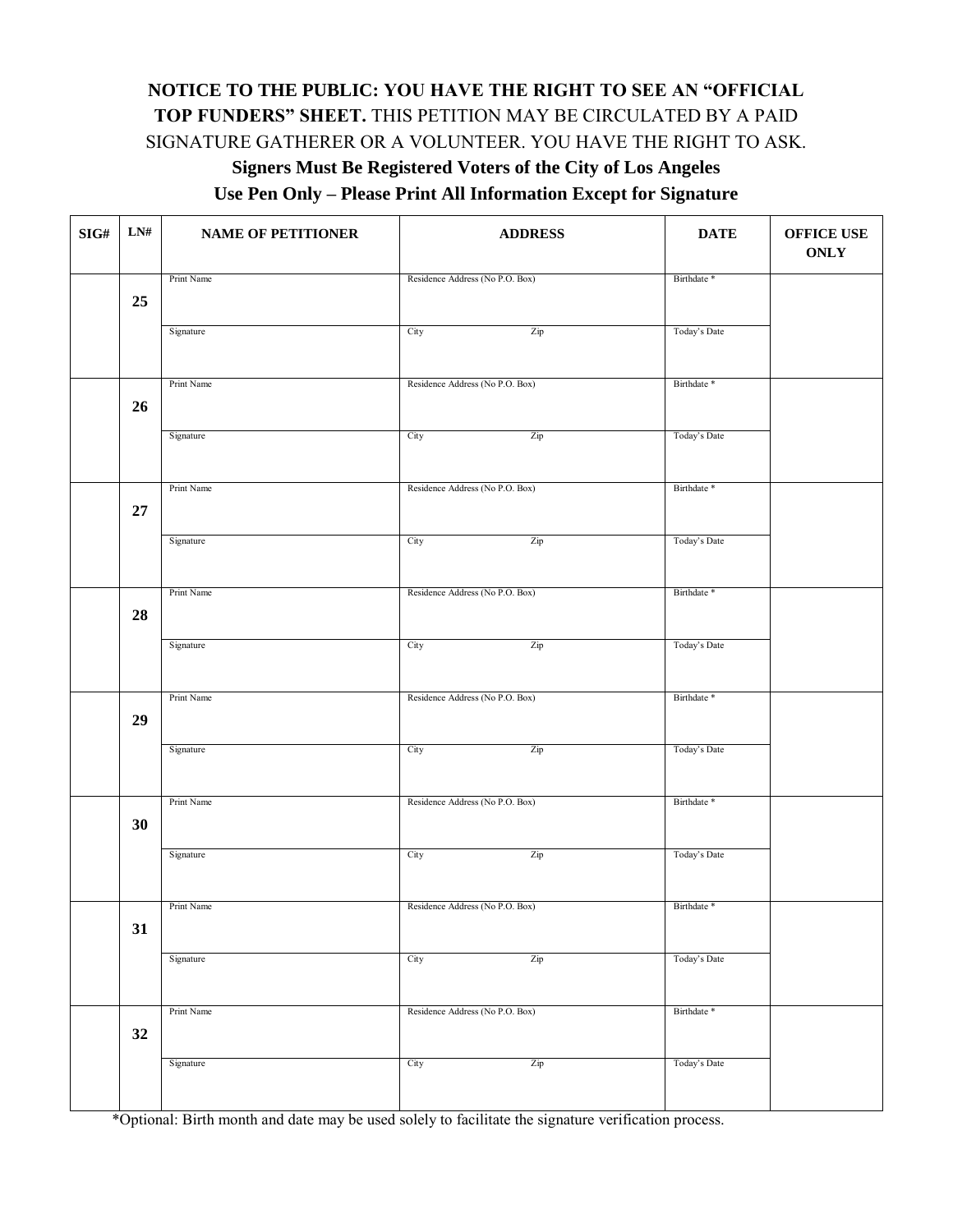### **AVISO PARA EL PÚBLICO: USTED TIENE DERECHO A VER LA PÁGINA DE LOS "PRINCIPALES FINANCIADORES OFICIALES".** ESTA PETICIÓN PUEDE SER DISTRIBUIDA POR UN RECOLECTOR DE FIRMAS PAGADO O UN VOLUNTARIO. USTED TIENE DERECHO A PREGUNTAR.

### **Los firmantes deben ser votantes registrados de la Ciudad de Los Ángeles Use bolígrafo solamente; por favor escriba en letra de imprenta toda la información excepto la firma.**

| SIG# | LN# | NOMBRE DEL SOLICITANTE      | <b>DIRECCIÓN</b>                                        | <b>FECHA</b>          | <b>SOLO PARA USO</b><br><b>ADMINISTRATIVO</b> |
|------|-----|-----------------------------|---------------------------------------------------------|-----------------------|-----------------------------------------------|
|      | 33  | Nombre en letra de imprenta | Dirección de Residencia (no use # de casilla de correo) | Fecha de Nacimiento * |                                               |
|      |     | Firma                       | Código Postal<br>Ciudad                                 | Fecha de Hoy          |                                               |
|      | 34  | Nombre en letra de imprenta | Dirección de Residencia (no use # de casilla de correo) | Fecha de Nacimiento * |                                               |
|      |     | Firma                       | Código Postal<br>Ciudad                                 | Fecha de Hoy          |                                               |
|      | 35  | Nombre en letra de imprenta | Dirección de Residencia (no use # de casilla de correo) | Fecha de Nacimiento * |                                               |
|      |     | Firma                       | Ciudad<br>Código Postal                                 | Fecha de Hoy          |                                               |
|      | 36  | Nombre en letra de imprenta | Dirección de Residencia (no use # de casilla de correo) | Fecha de Nacimiento * |                                               |
|      |     | Firma                       | Código Postal<br>Ciudad                                 | Fecha de Hoy          |                                               |
|      | 37  | Nombre en letra de imprenta | Dirección de Residencia (no use # de casilla de correo) | Fecha de Nacimiento * |                                               |
|      |     | Firma                       | Ciudad<br>Código Postal                                 | Fecha de Hoy          |                                               |
|      | 38  | Nombre en letra de imprenta | Dirección de Residencia (no use # de casilla de correo) | Fecha de Nacimiento * |                                               |
|      |     | Firma                       | Código Postal<br>Ciudad                                 | Fecha de Hoy          |                                               |
|      | 39  | Nombre en letra de imprenta | Dirección de Residencia (no use # de casilla de correo) | Fecha de Nacimiento * |                                               |
|      |     | Firma                       | Código Postal<br>Ciudad                                 | Fecha de Hoy          |                                               |
|      | 40  | Nombre en letra de imprenta | Dirección de Residencia (no use # de casilla de correo) | Fecha de Nacimiento * |                                               |
|      |     | Firma                       | Código Postal<br>Ciudad                                 | Fecha de Hoy          |                                               |

\*Opcional: El mes y la fecha de nacimiento pueden ser usados únicamente para facilitar el proceso de verificación de firma.